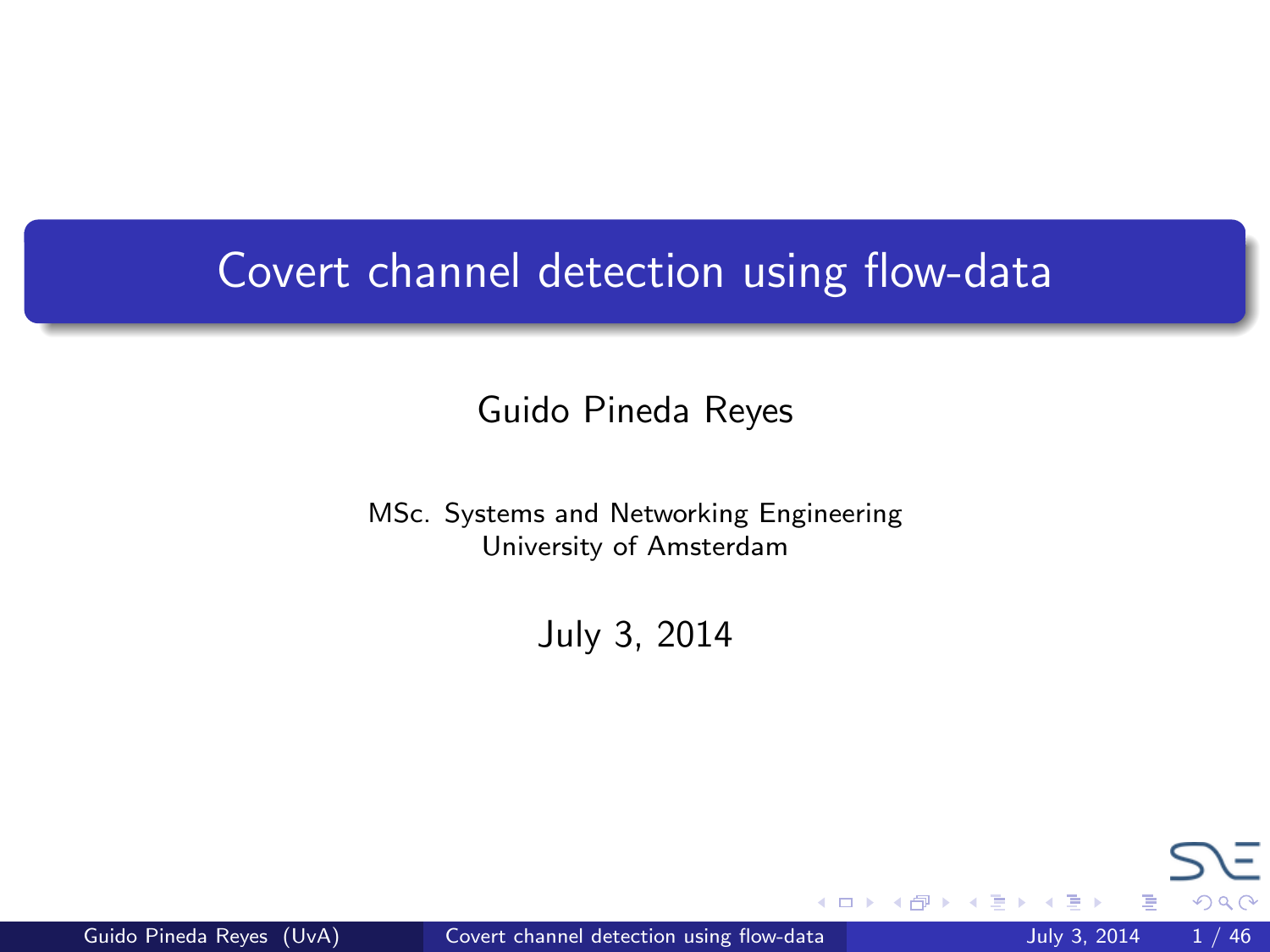## **Outline**

- 1 [Introduction](#page-2-0)
	- **[Research questions](#page-6-0)**
- 3 [Approach](#page-7-0)



- 4 [Data analysis](#page-13-0)
	- $\bullet$  [ICMP](#page-13-0)
	- [DNS](#page-17-0)
	- [HTTP](#page-24-0)



- 6 [Implementation](#page-33-0)
	- [ICMP](#page-33-0)
	- **[DNS](#page-36-0)**
	- **[HTTP](#page-38-0)**





Þ þ

4 D F ∢●  $\rightarrow$ ×. E K 4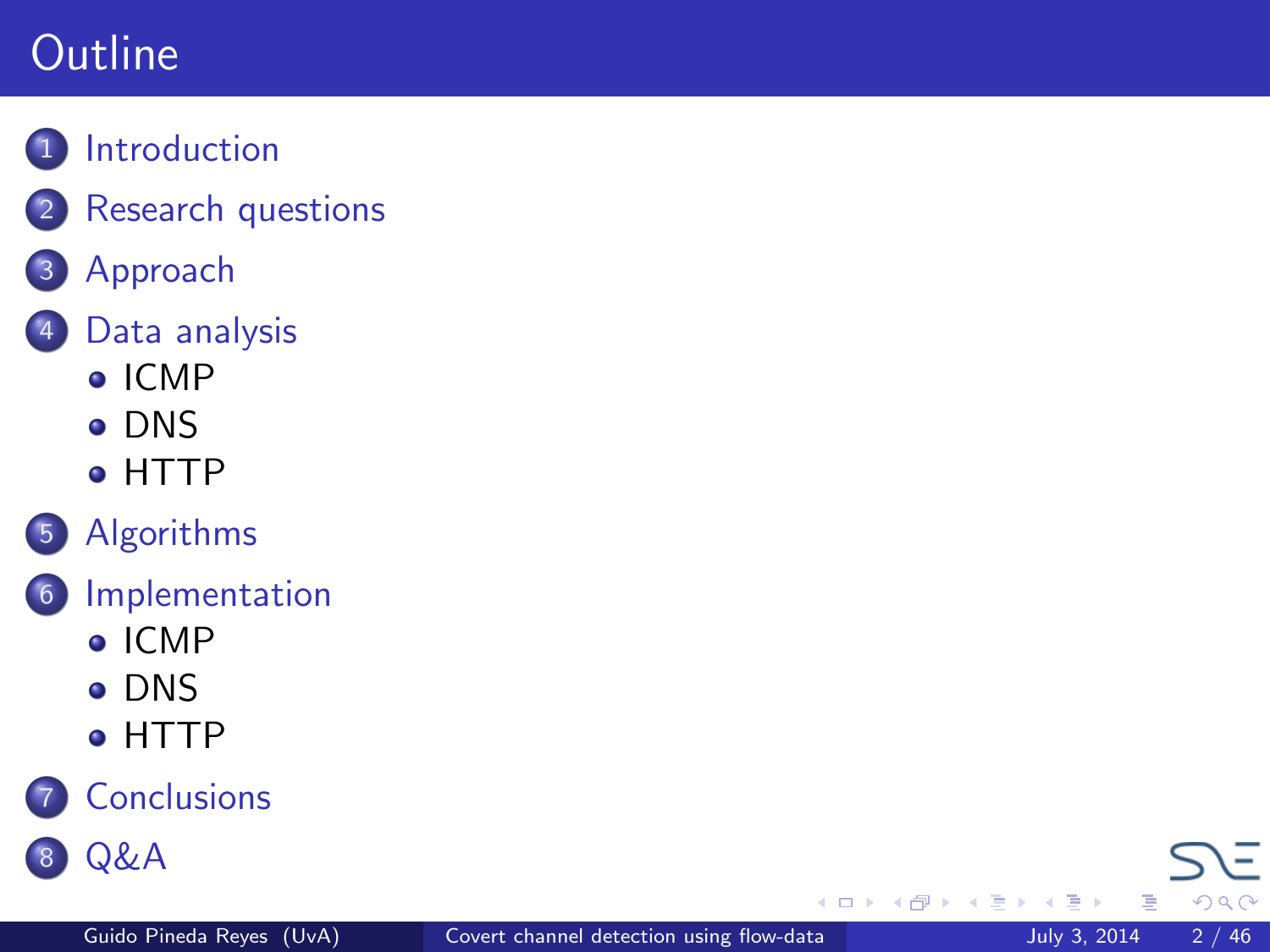#### <span id="page-2-0"></span>Lampson, 1973

"... A communication channel that is used for information transmission, but that is not intended for communications..."

#### National Computer Security Centre Maryland Meade, 1985

"Communication channel that can be exploited ... to transfer information in a manner that violates the system's security policy"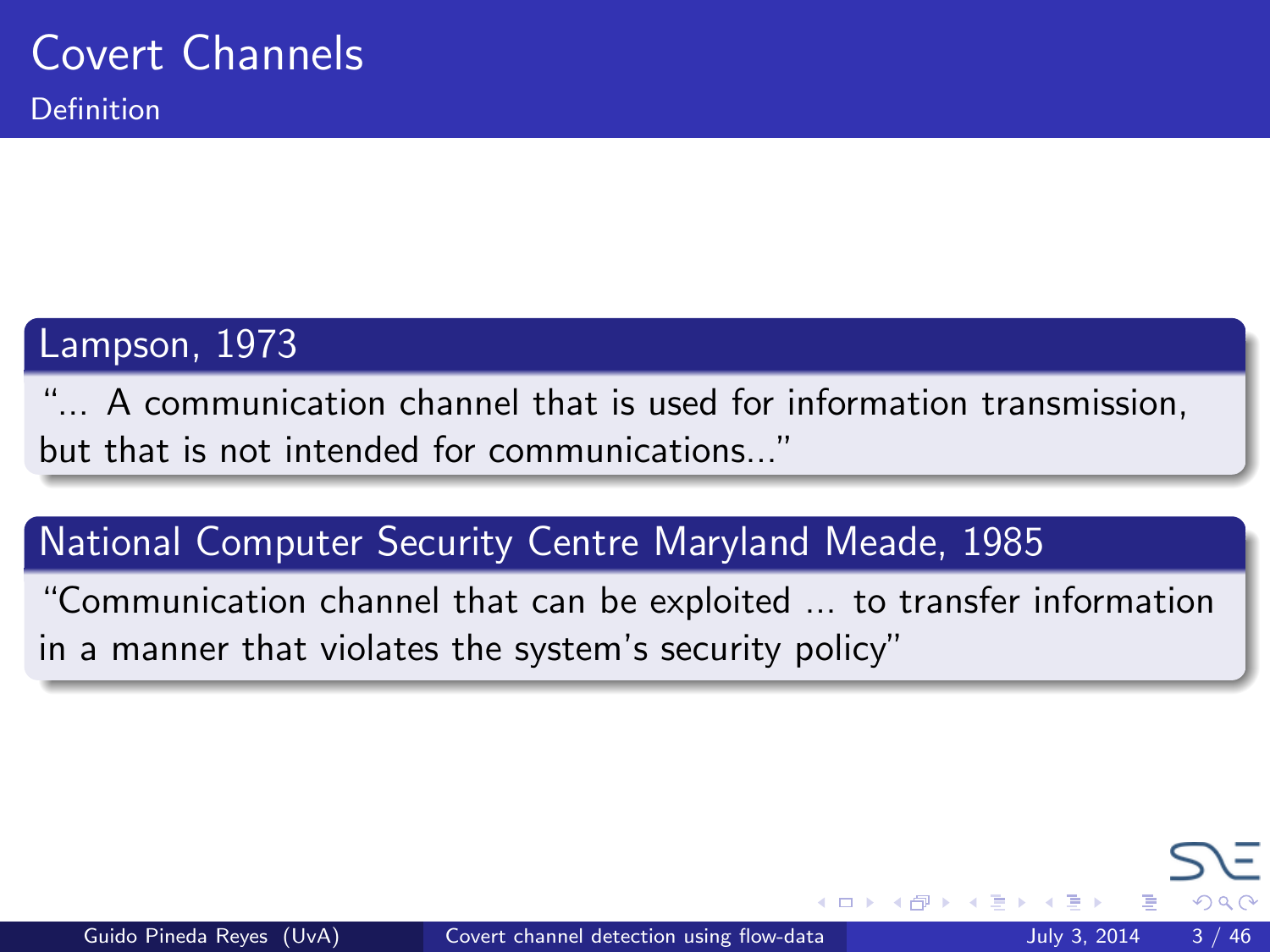- **•** Data exfiltration
- **•** Intrusion maintenance
- **•** Botnet control
- Malware updates
- **•** Gathering of sensitive information

 $\bullet$ ...

4 D F

つひひ

э  $\rightarrow$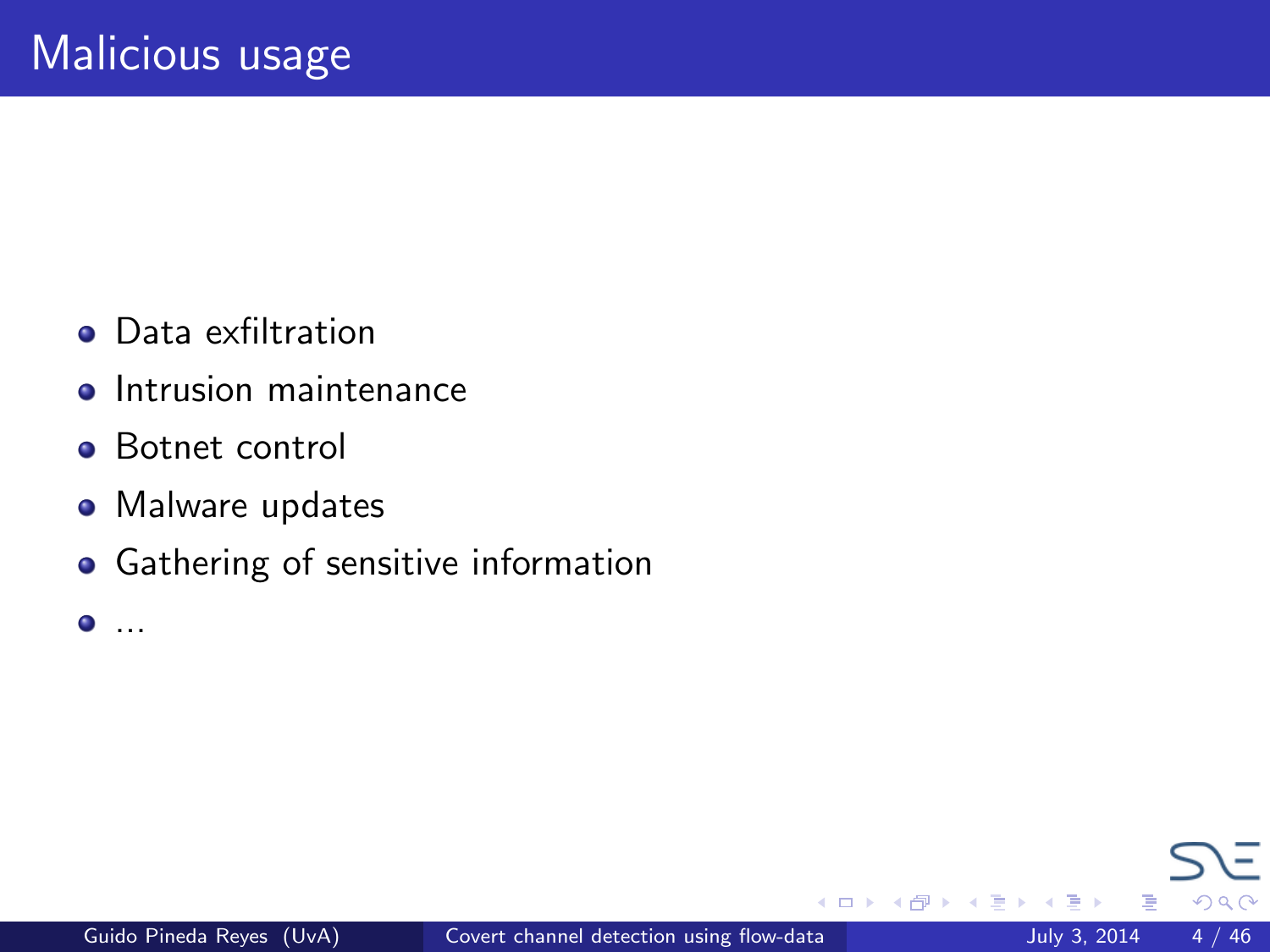- ICMP tunnel
- ICMP reverse shell
- DNS tunnel
- HTTP reverse shell

4 D F

 $200$ 

E

Э×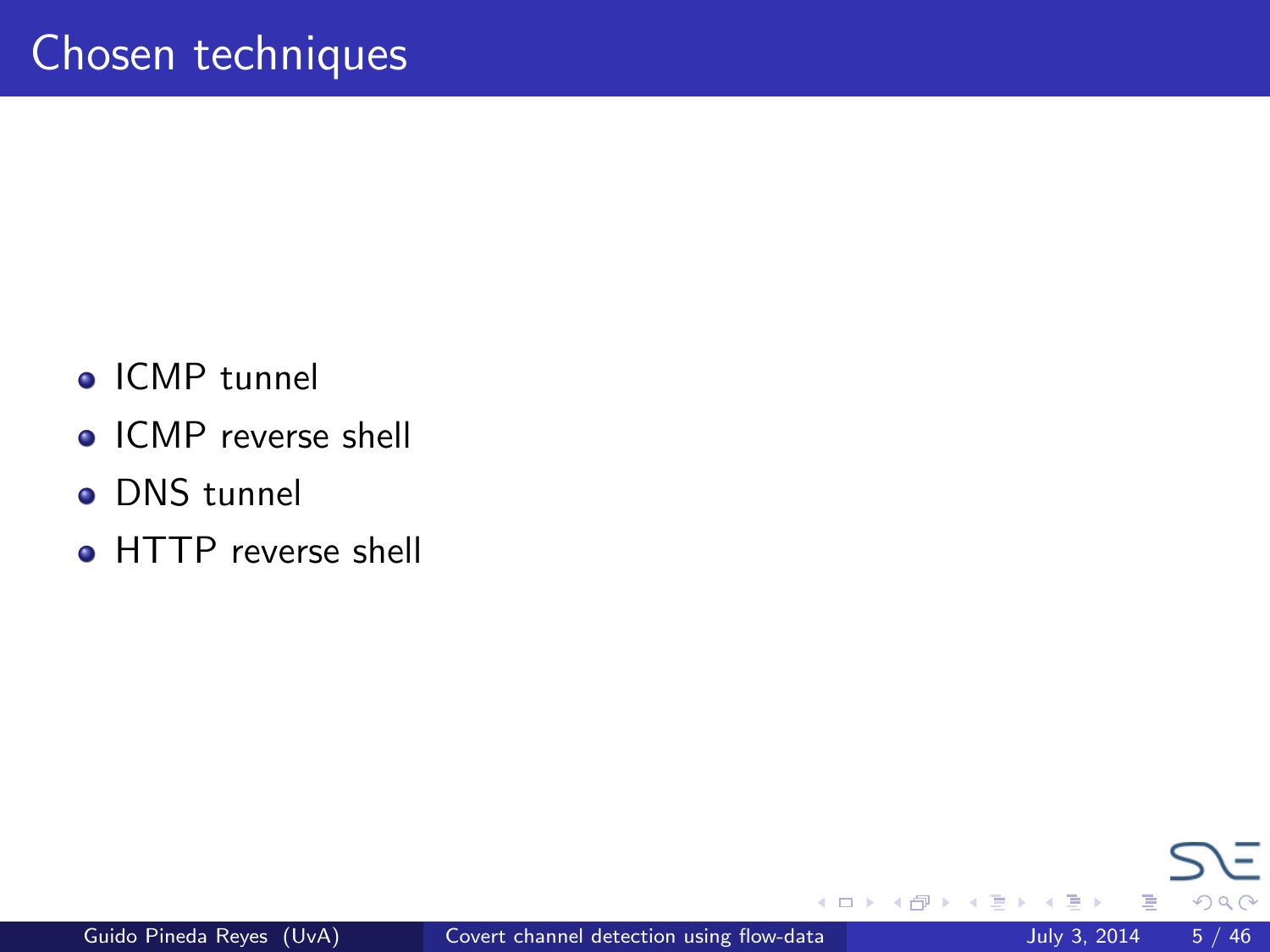### Flow-data **Overview**

- Netflow is a monitoring tool
- Describes the method for a collector to export statistics about IP packets passing an observation point.
- Netflow v10 aka IPFIX (RFC 5101)
- Payload is not included

#### **Flow**

Packets with a set of common properties:

- source address and port number
- ingress interface
- destination address and port number
- **o** network layer protocol
- type of service (TOS)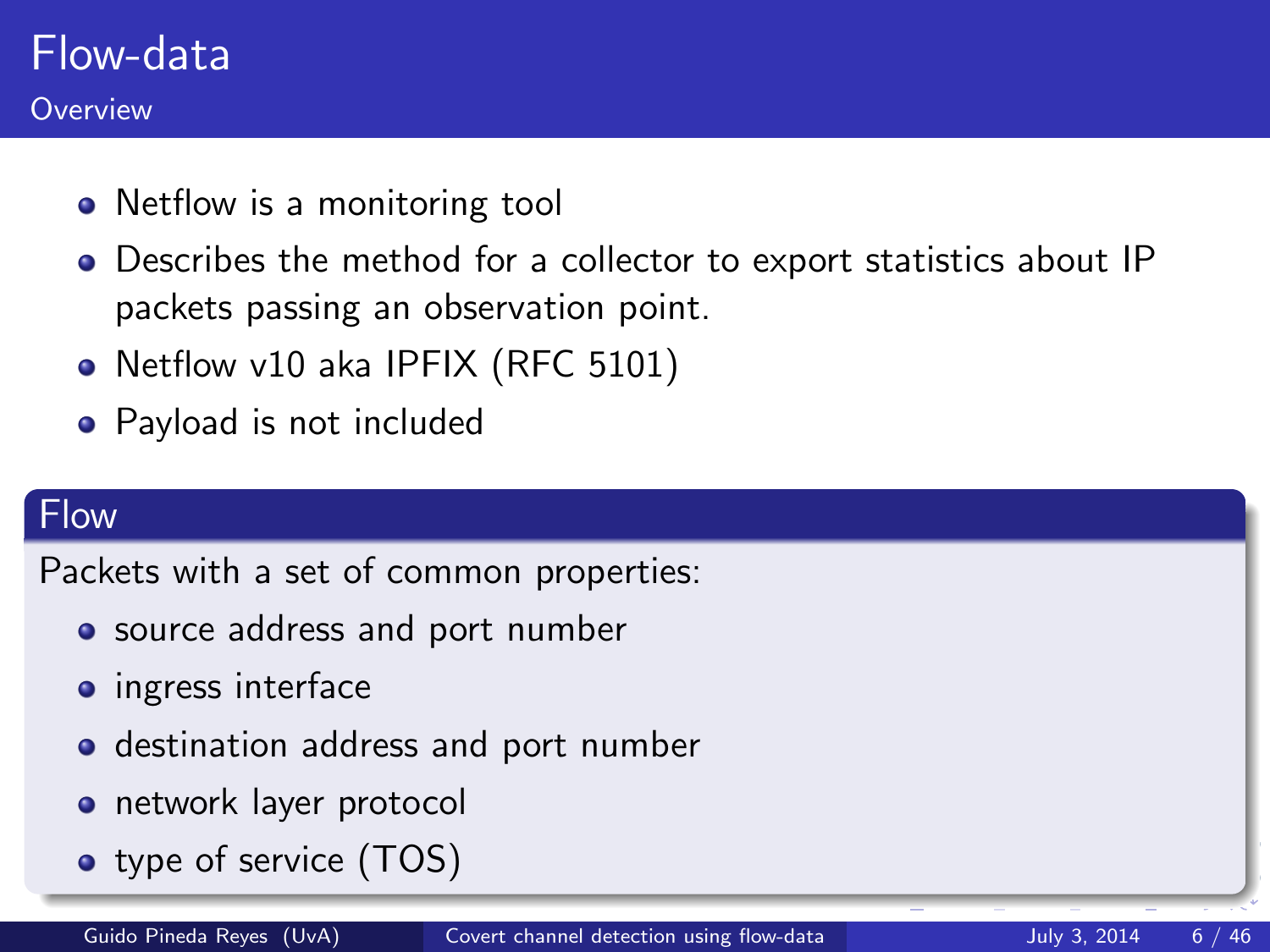- <span id="page-6-0"></span>• Is it possible to detect network-based covert channel malicious activity by using flow-data?
	- How do the selected covert channel techniques work?
	- What is the difference between normal traffic and covert channel traffic behaviour using the chosen techniques?
	- What algorithms can be used to detect network-based covert channel traffic?
	- **How can this results be validated?**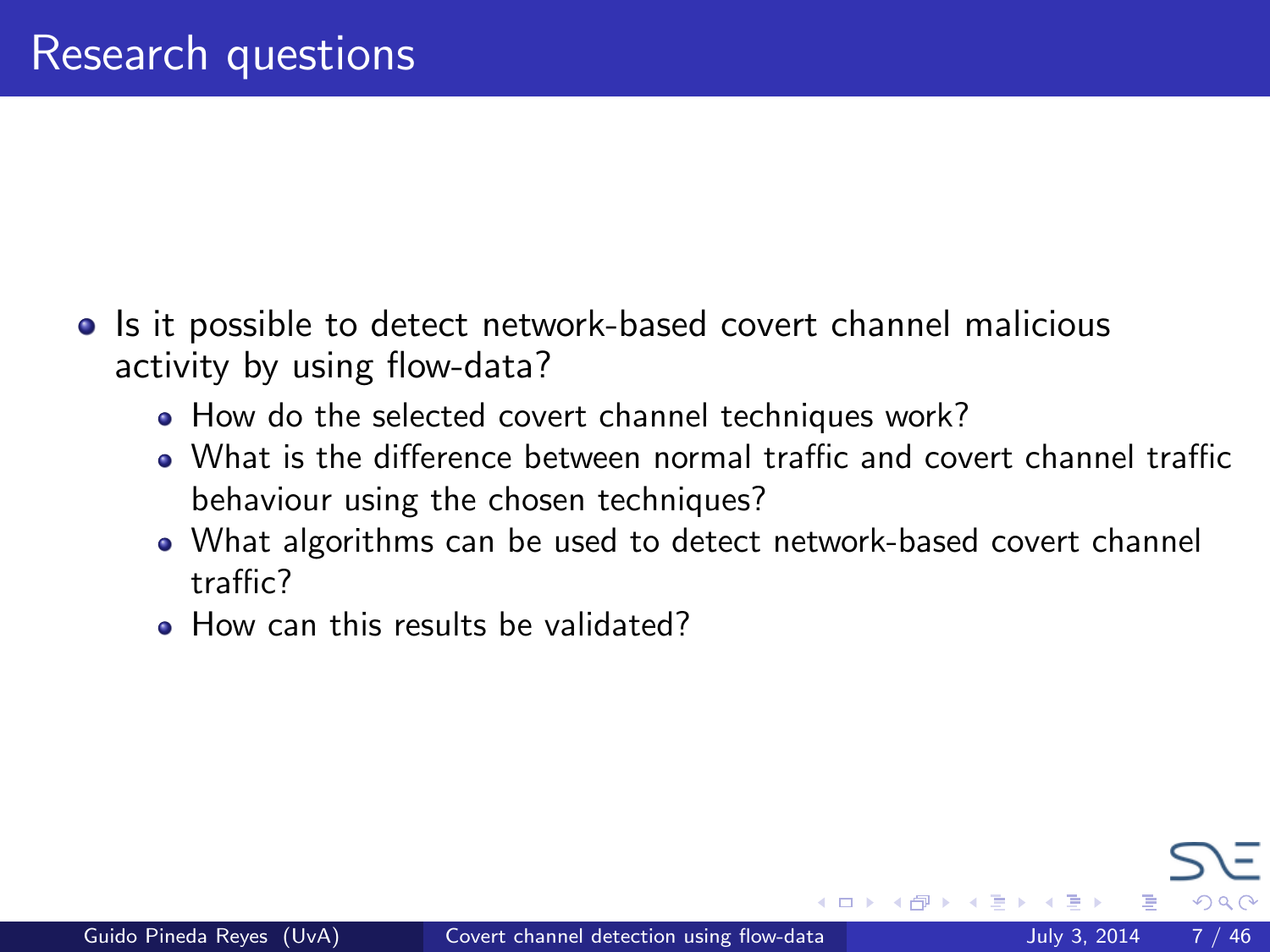#### <span id="page-7-0"></span>Regular traffic

| Protocol    | Total bytes (MB) | <b>Total packets</b> | <b>Total bidirectional flows</b> |
|-------------|------------------|----------------------|----------------------------------|
| <b>ICMP</b> | 698.5            | 3445152              | 169                              |
| <b>DNS</b>  | 1638.6           | 3981600              | 53490                            |
| HTTP        | 1956.27          | 1818293              | 40107                            |

重

 $299$ 

イロト イ部 トメ ヨ トメ ヨト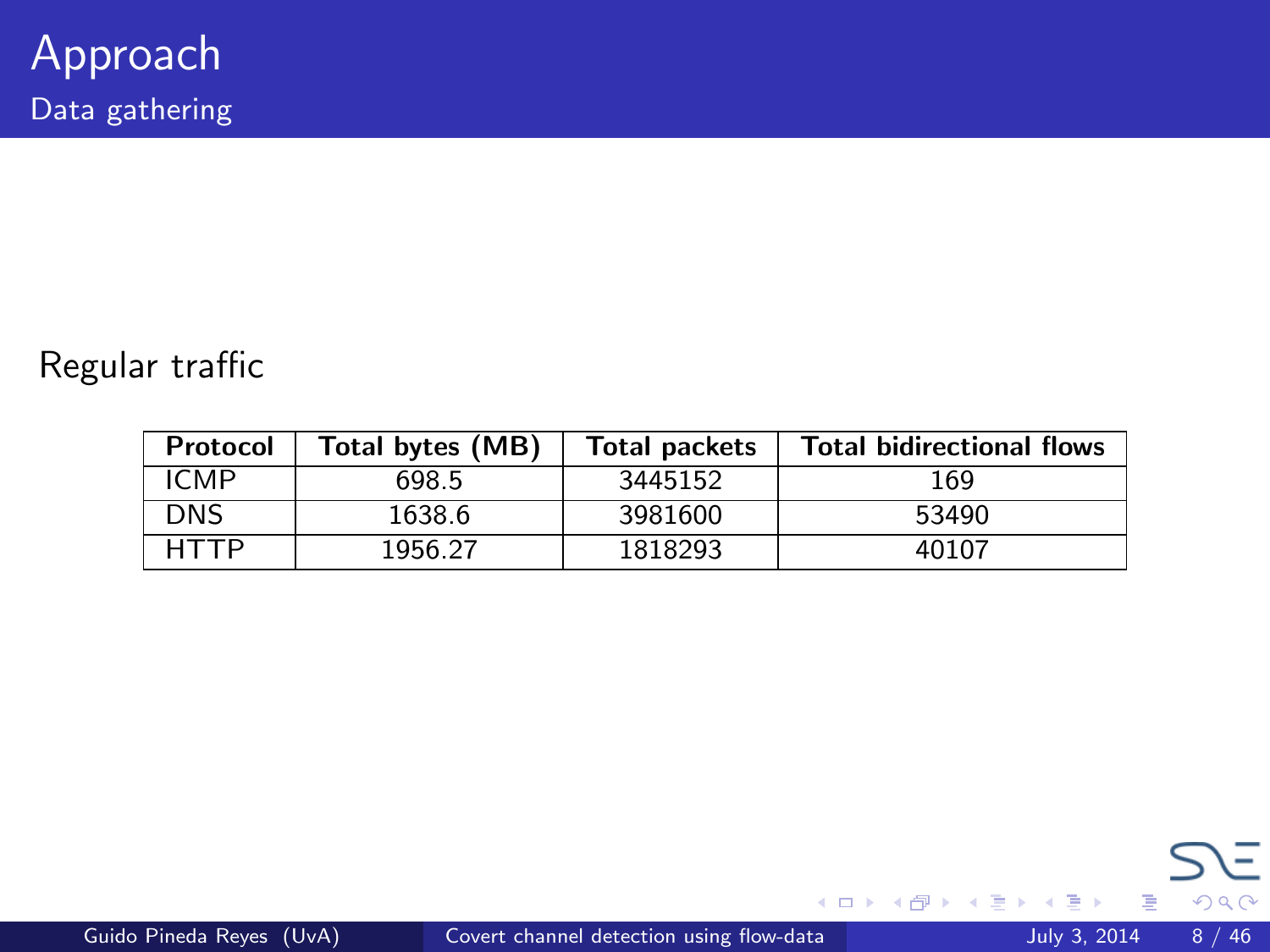#### Malicious traffic

| <b>Technique</b>          | Total bytes (MB) | <b>Total packets</b> | <b>Total bidirectional flows</b> |
|---------------------------|------------------|----------------------|----------------------------------|
| ICMP tunneling            | 3957.08          | 4491868              | 30                               |
| <b>ICMP</b> reverse shell | 196.2            | 3481308              |                                  |
| DNS tunneling             | 2746.7           | 3376230              | 172                              |
| HTTP reverse shell        | 311.39           | 470985               | 166                              |

重

 $299$ 

イロト イ部 トメ ヨ トメ ヨト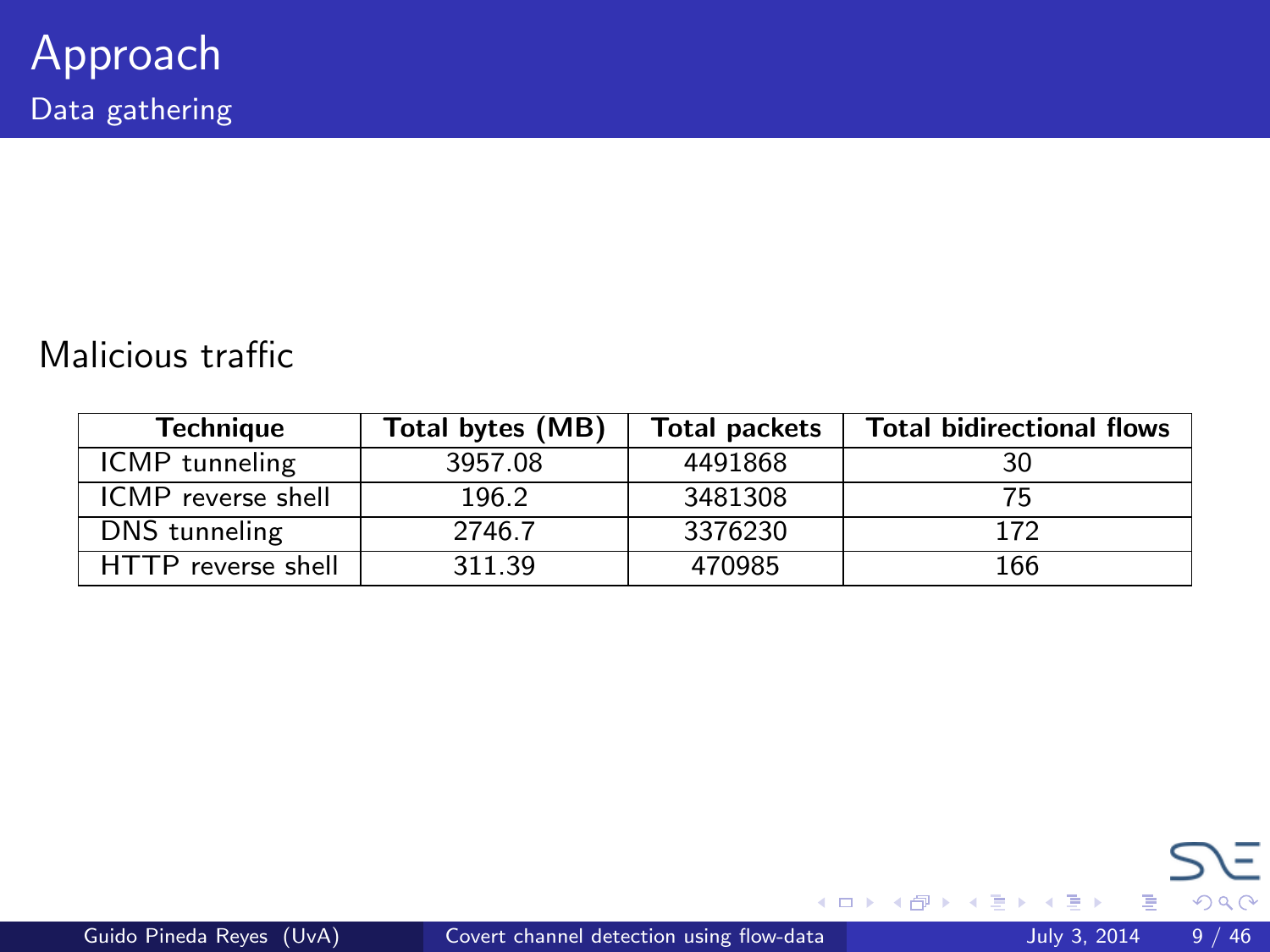

重

 $299$ 

イロト イ部 トメ ヨ トメ ヨト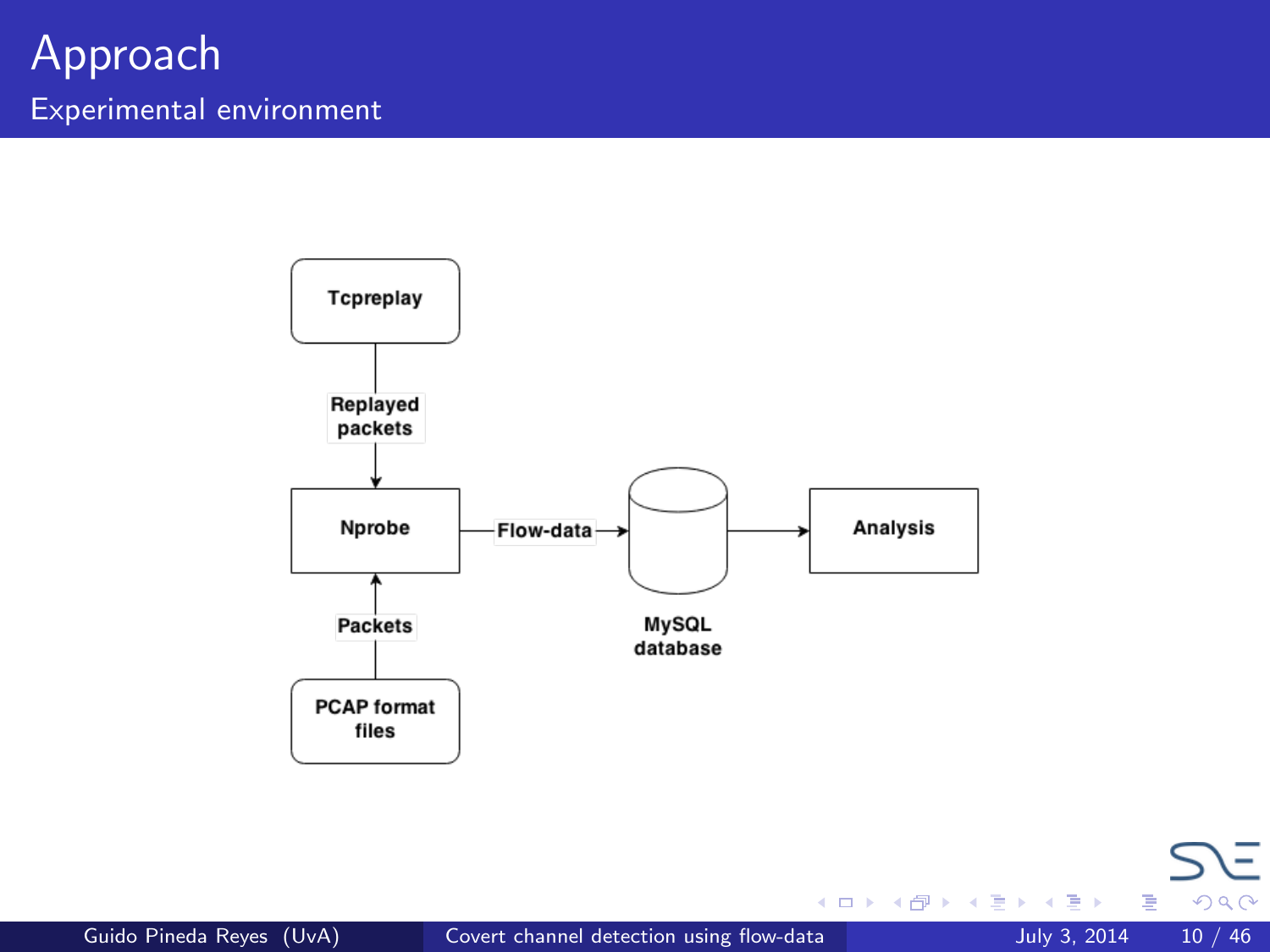| Field                | <b>Description</b>                              |  |  |
|----------------------|-------------------------------------------------|--|--|
| <b>IPV4_SRC_ADDR</b> | IP <sub>v4</sub> source address                 |  |  |
| IPV4_DST_ADDR        | IPv4 destination address                        |  |  |
| <b>PROTOCOL</b>      | IP protocol byte                                |  |  |
| <b>IN_BYTES</b>      | Incoming flow bytes (src ->dst)                 |  |  |
| <b>IN_PKTS</b>       | Incoming flow packets ( $src$ - $>dst$ )        |  |  |
| <b>OUT_BYTES</b>     | Outgoing flow bytes (dst ->src)                 |  |  |
| <b>OUT_PKTS</b>      | Outgoing flow packets (dst ->src)               |  |  |
| MIN_TTL              | Min flow TTL                                    |  |  |
| MAX_TTL              | Max flow TTL                                    |  |  |
| ICMP_TYPE            | $\overline{\text{ICMP}}$ Type * 256 + ICMP code |  |  |

**← ロ ▶ → イ 同** 

 $\rightarrow$  $\sim$  4. œ.  $\rightarrow$  $\mathcal{A}$ 

þ.

Þ

重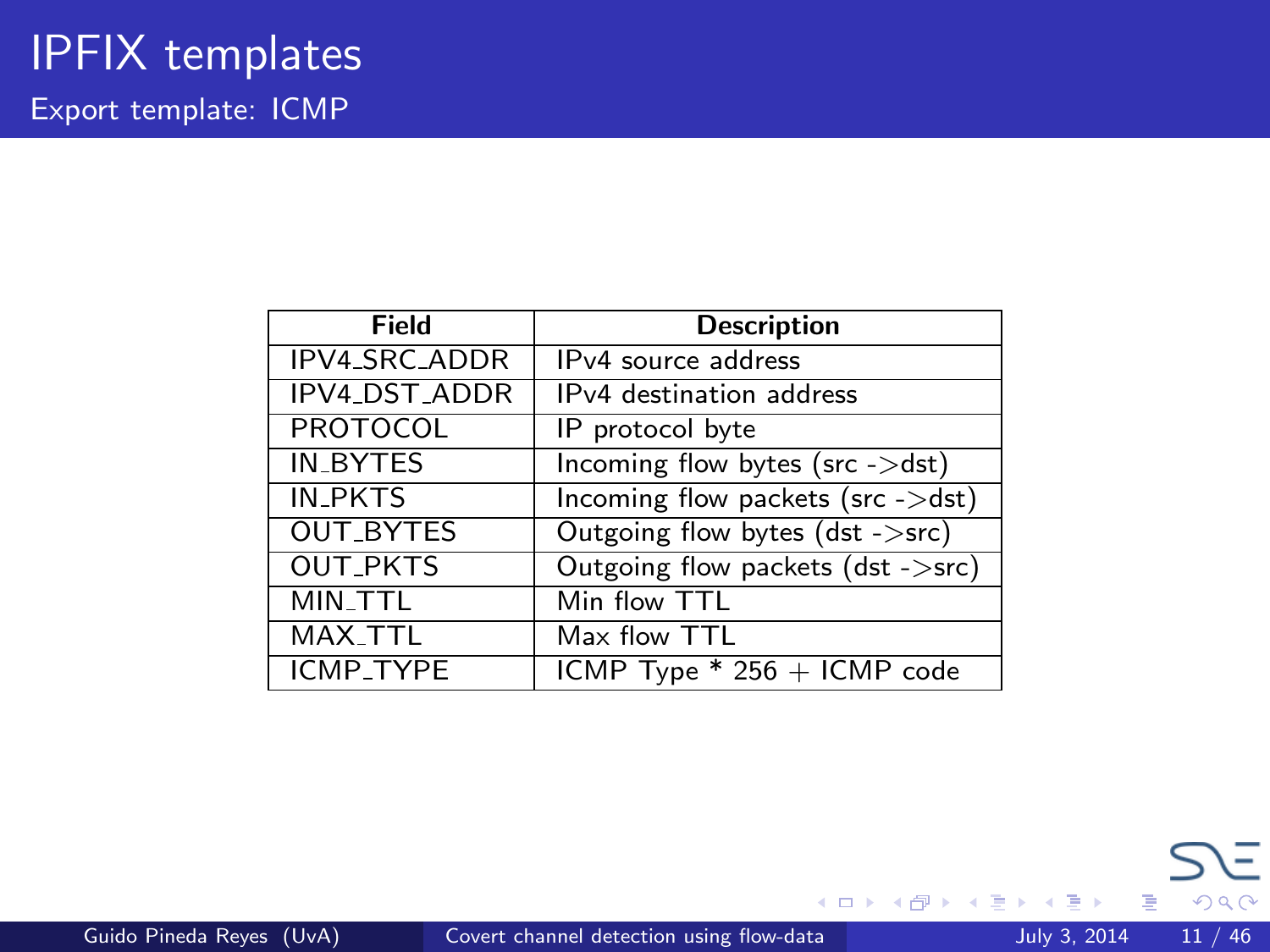| Field                | <b>Description</b>                     |  |  |
|----------------------|----------------------------------------|--|--|
| IPV4_SRC_ADDR        | IP <sub>v4</sub> source address        |  |  |
| <b>IPV4_DST_ADDR</b> | IPv4 destination address               |  |  |
| <b>PROTOCOL</b>      | IP protocol byte                       |  |  |
| <b>IN_BYTES</b>      | Incoming flow bytes ( $src$ - $>dst$ ) |  |  |
| IN PKTS              | Incoming flow packets (src ->dst)      |  |  |
| <b>OUT_BYTES</b>     | Outgoing flow bytes (dst ->src)        |  |  |
| <b>OUT_PKTS</b>      | Outgoing flow packets (dst ->src)      |  |  |
| MIN_TTL              | Min flow TTL                           |  |  |
| MAX_TTL              | Max flow TTL                           |  |  |
| DNS_QUERY            | DNS query                              |  |  |
| DNS_QUERY_ID         | DNS query transaction Id               |  |  |
| DNS_QUERY_TYPE       | DNS query type (e.g. $1=$ A, $2=$ NS)  |  |  |
| DNS_RET_CODE         | DNS return code (e.g. 0=no error)      |  |  |

 $\Rightarrow$ 

 $4$  ロ }  $4$   $4$   $9$  }  $4$   $\equiv$  }  $-4$ 

重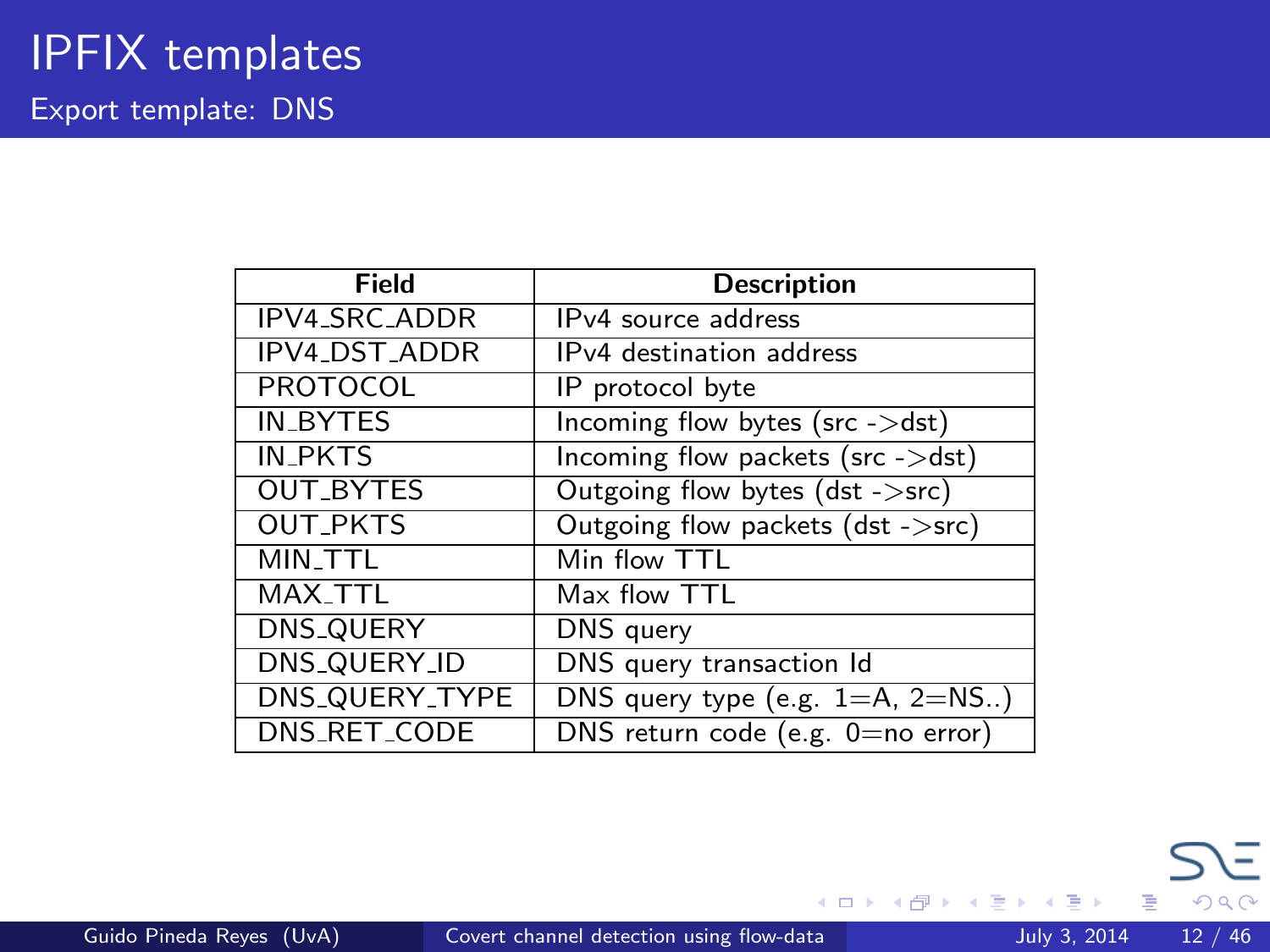| Field                | <b>Description</b>                   |  |  |
|----------------------|--------------------------------------|--|--|
| IPV4_SRC_ADDR        | IP <sub>v4</sub> source address      |  |  |
| <b>IPV4_DST_ADDR</b> | IP <sub>v4</sub> destination address |  |  |
| PROTOCOL             | IP protocol byte                     |  |  |
| <b>IN_BYTES</b>      | Incoming flow bytes (src->dst)       |  |  |
| <b>IN_PKTS</b>       | Incoming flow packets (src->dst)     |  |  |
| <b>OUT_BYTES</b>     | Outgoing flow bytes (dst->src)       |  |  |
| <b>OUT_PKTS</b>      | Outgoing flow packets (dst->src)     |  |  |
| <b>MIN_TTL</b>       | Min flow TTL                         |  |  |
| MAX_TTL              | Max flow TTL                         |  |  |
| <b>TCP_FLAGS</b>     | Cumulative of all flow TCP flags     |  |  |
| <b>HTTP_URL</b>      | <b>HTTP URL</b>                      |  |  |
| HTTP_METHOD          | <b>HTTP METHOD</b>                   |  |  |
| HTTP_RET_CODE        | HTTP return code (e.g. 200, 304)     |  |  |

Þ

**K ロ ト K 何 ト K ヨ ト K** 

重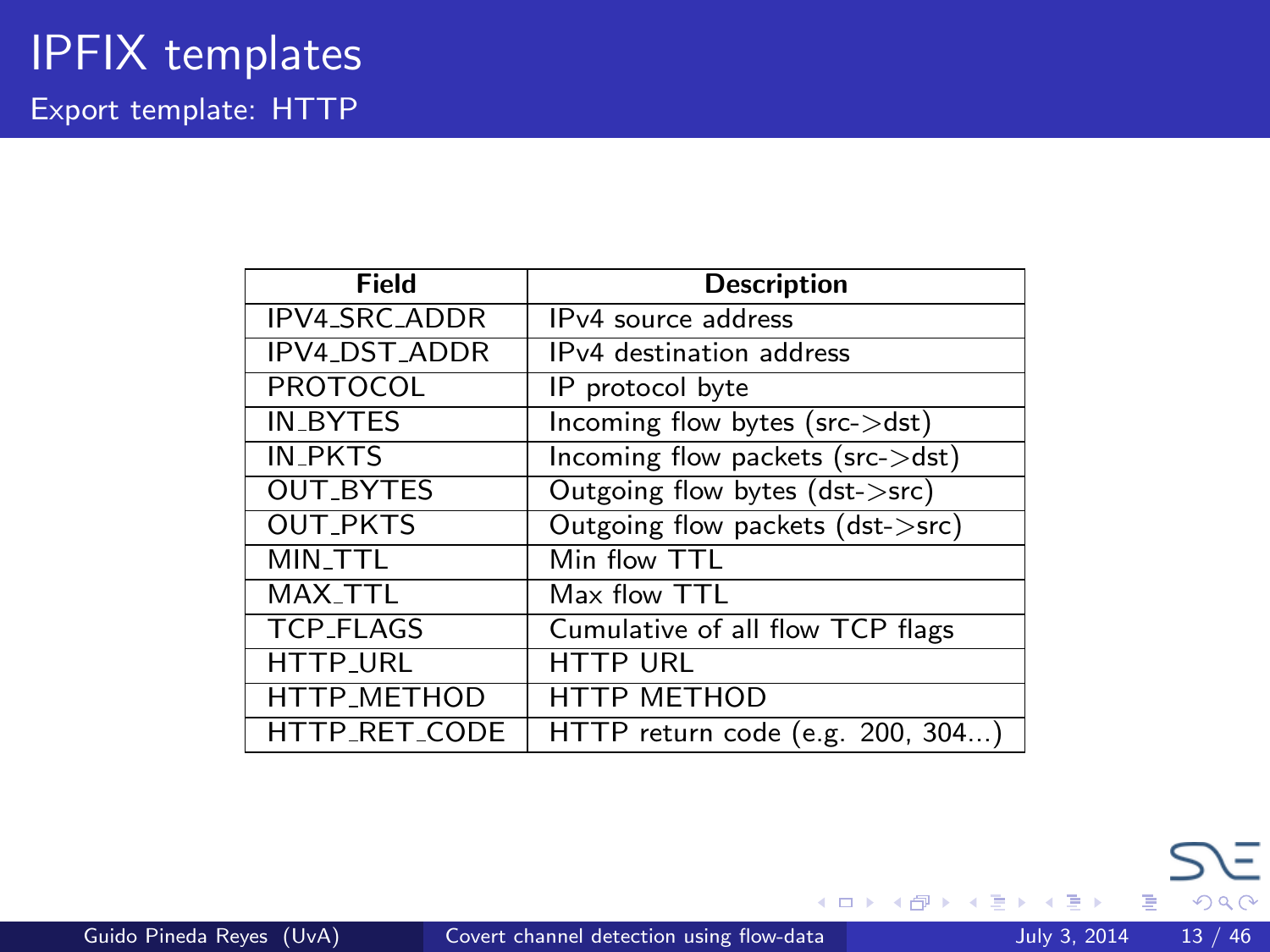# <span id="page-13-0"></span>**Outline**

- **[Introduction](#page-2-0)** 
	- **[Research questions](#page-6-0)**
	- **[Approach](#page-7-0)**



- [DNS](#page-17-0)
- [HTTP](#page-24-0)
- **[Algorithms](#page-29-0)**
- **[Implementation](#page-33-0)** 
	- $\bullet$  [ICMP](#page-33-0)
	- [DNS](#page-36-0)
	- [HTTP](#page-38-0)



**[Q&A](#page-44-0)** 

4 D F ×. a.  $\rightarrow$ 一不 医小头  $-4$ 

重 J.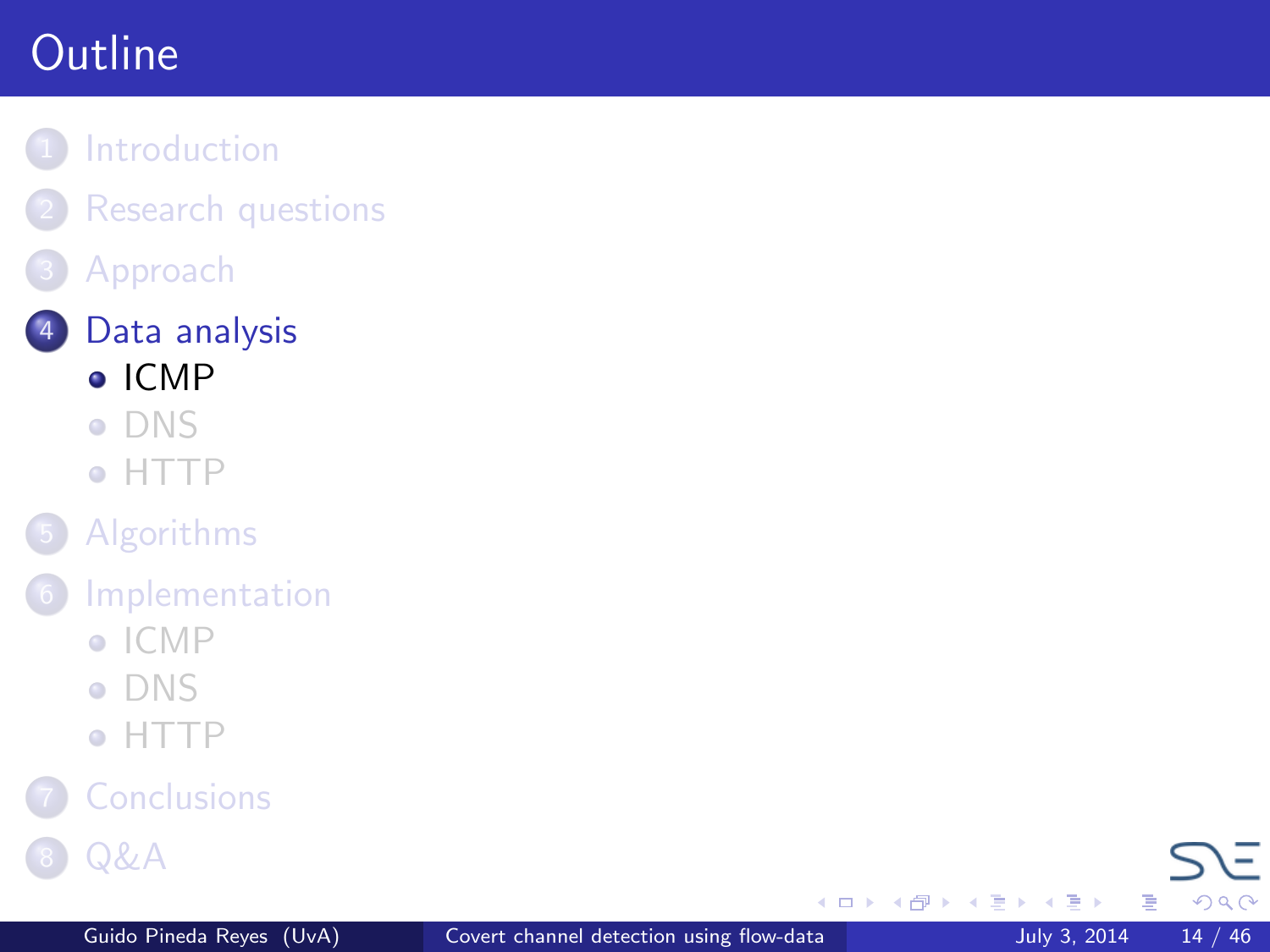## ICMP tunnel Packet ratio distribution



Regular ICMP **ICMP ICMP ICMP** tunnel

×. ×. ÷ ×

4.0.3

Þ

 $QQ$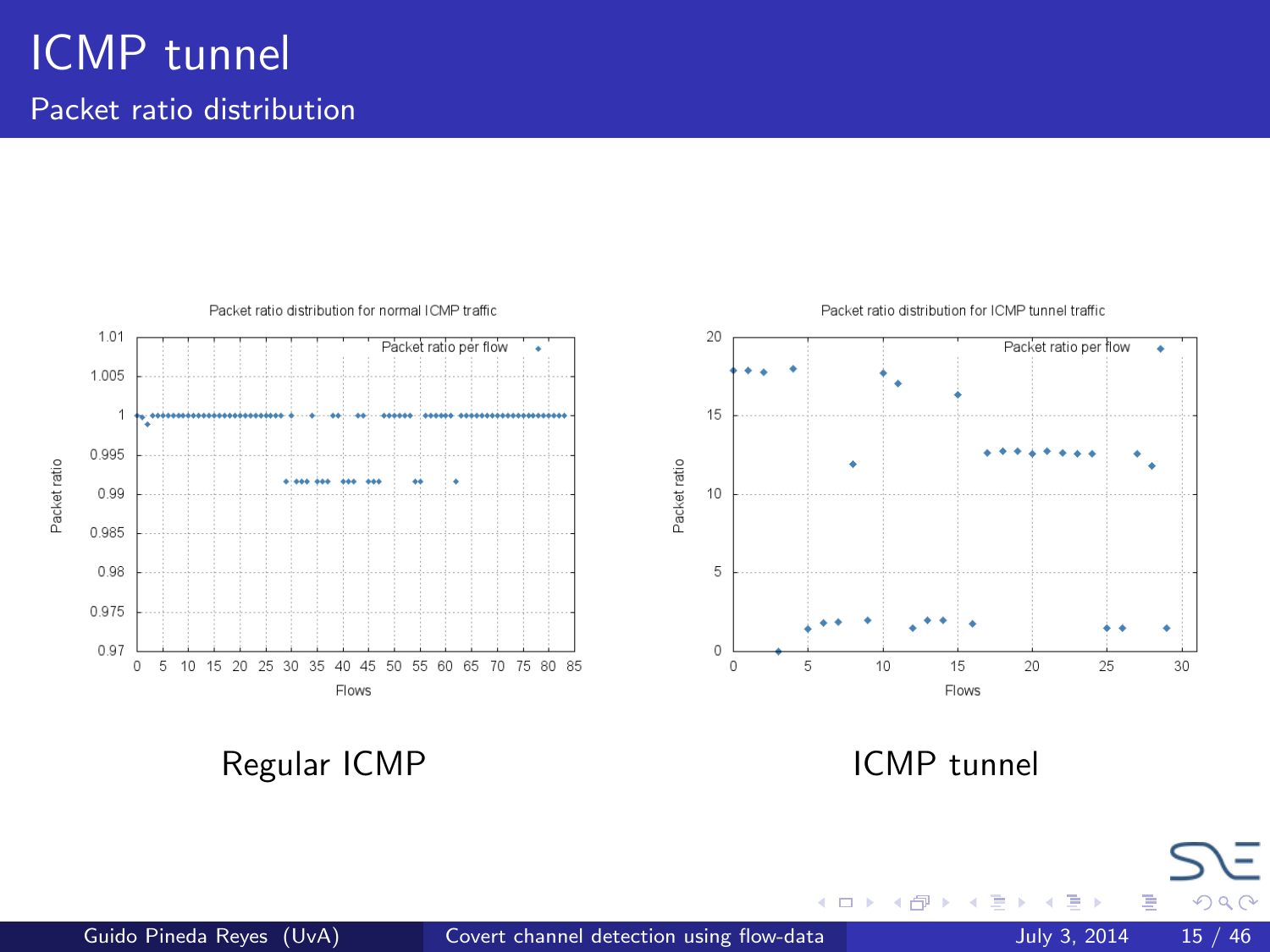

Regular ICMP **ICMP** ICMP tunnel

4 D F

a. ×.  $\mathcal{A}$ э ×

E

 $QQ$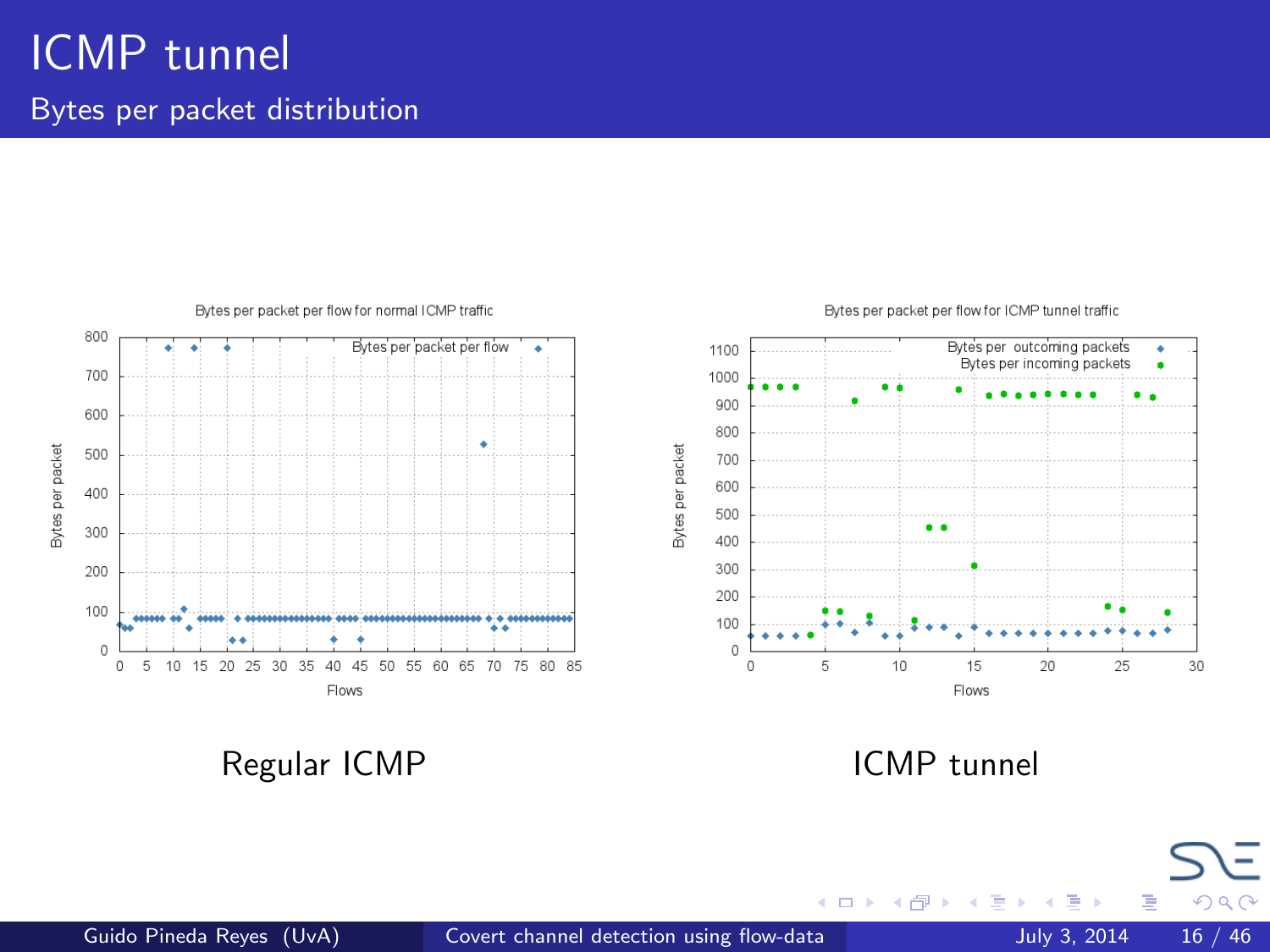# ICMP reverse shell

TTL distribution



Regular ICMP **ICMP** reverse shell

4 D F

 $200$ 

Þ

э ×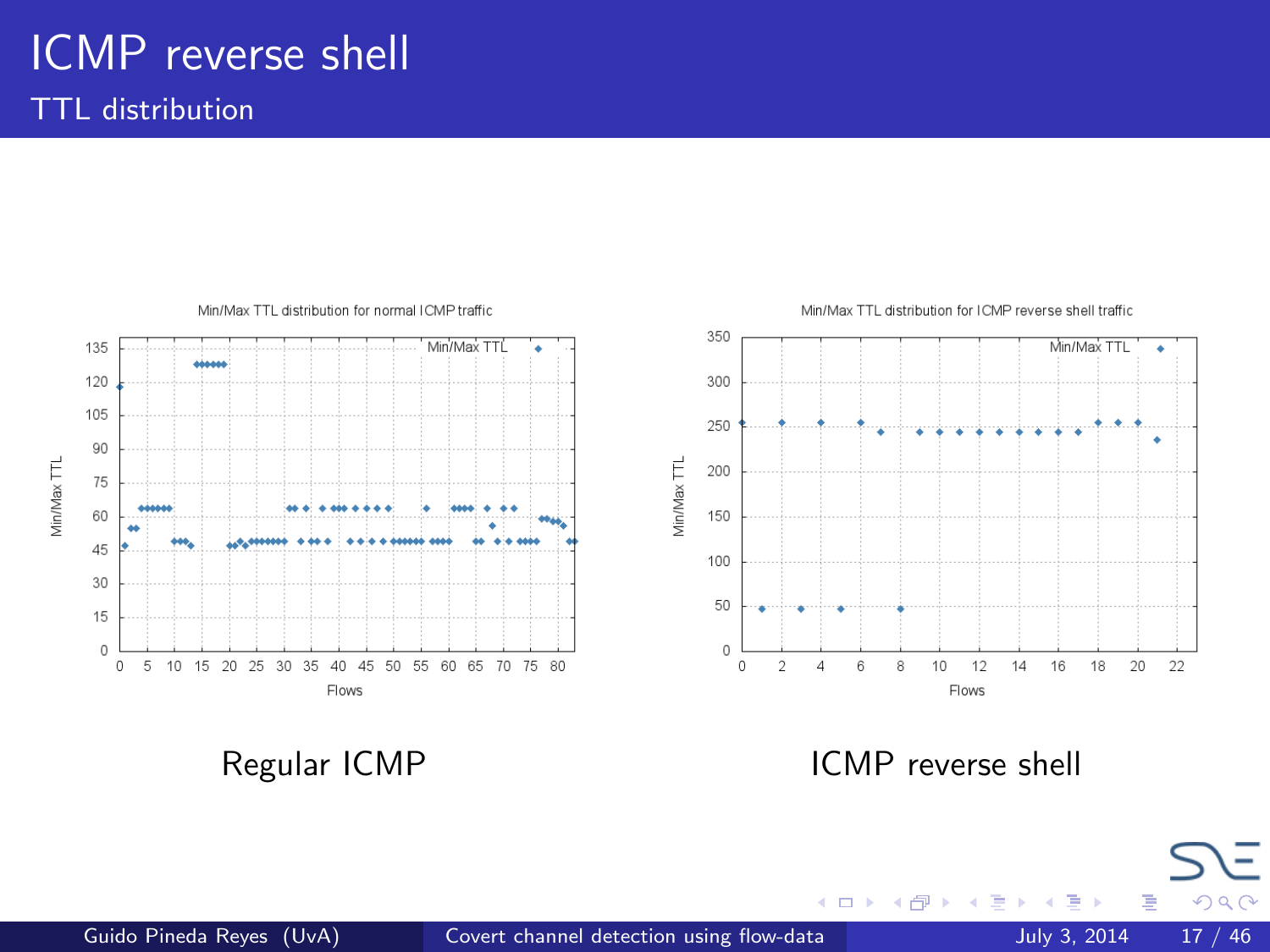# <span id="page-17-0"></span>**Outline**

- **[Introduction](#page-2-0)** 
	- **[Research questions](#page-6-0)**
	- **[Approach](#page-7-0)**



- $\bullet$  [ICMP](#page-13-0)
- [DNS](#page-17-0)
- [HTTP](#page-24-0)
- **[Algorithms](#page-29-0)**
- **[Implementation](#page-33-0)** 
	- $\bullet$  [ICMP](#page-33-0)
	- [DNS](#page-36-0)
	- [HTTP](#page-38-0)



**[Q&A](#page-44-0)** 

4 D F ×. a.  $\rightarrow$  $\rightarrow$   $\rightarrow$   $\rightarrow$ 

重 J.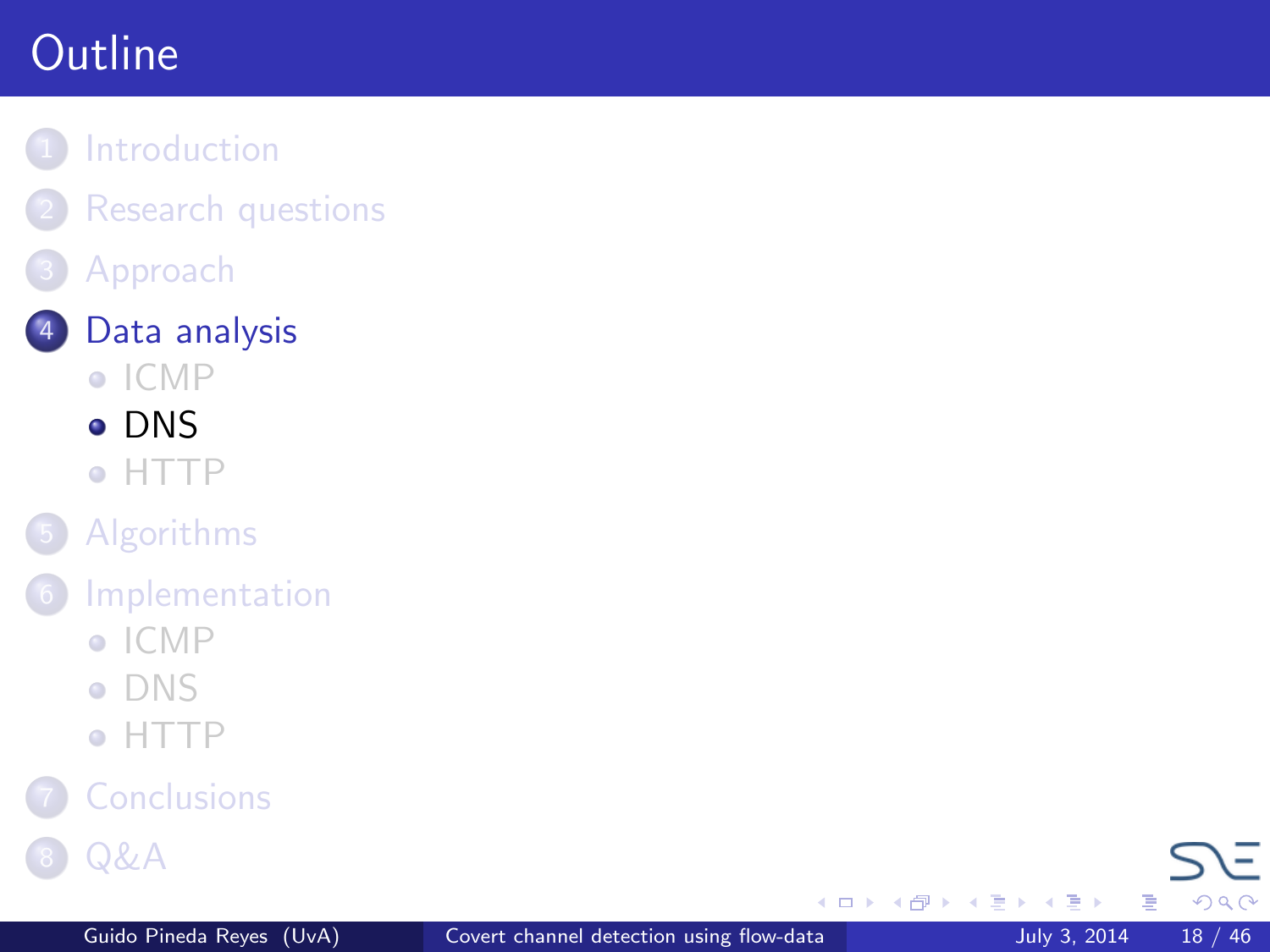## DNS tunnel Packet ratio distribution



Regular DNS **DNS** tunnel

4 日下

×.  $\sim$  $\leftarrow$   $\equiv$  $\rightarrow$  $\mathcal{A}$ 

þ

Ξ

Þ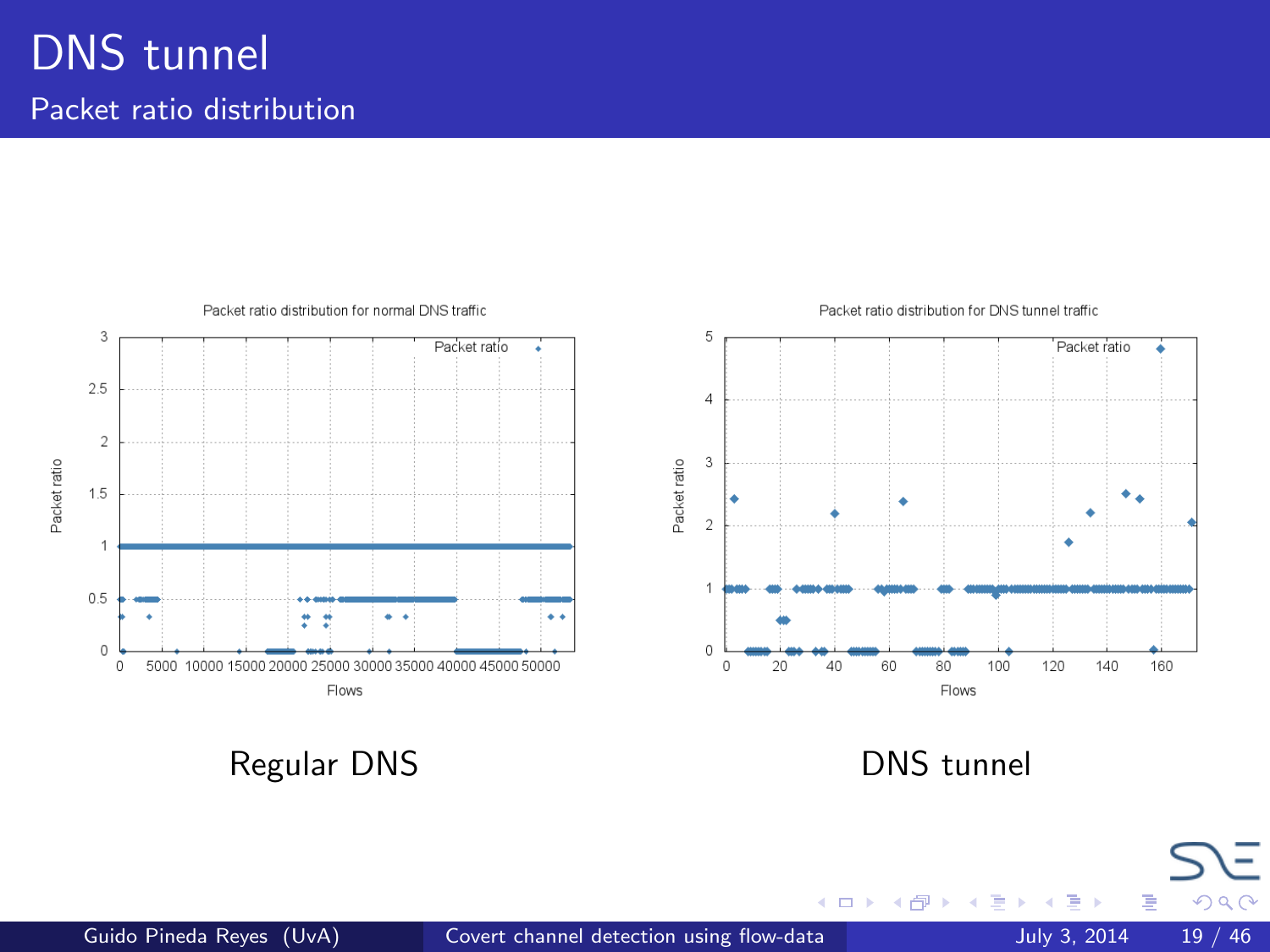









4 0 8

∢母  $\rightarrow$ -4 B  $\rightarrow$  $\mathcal{A}$  Ξ

Þ

 $QQ$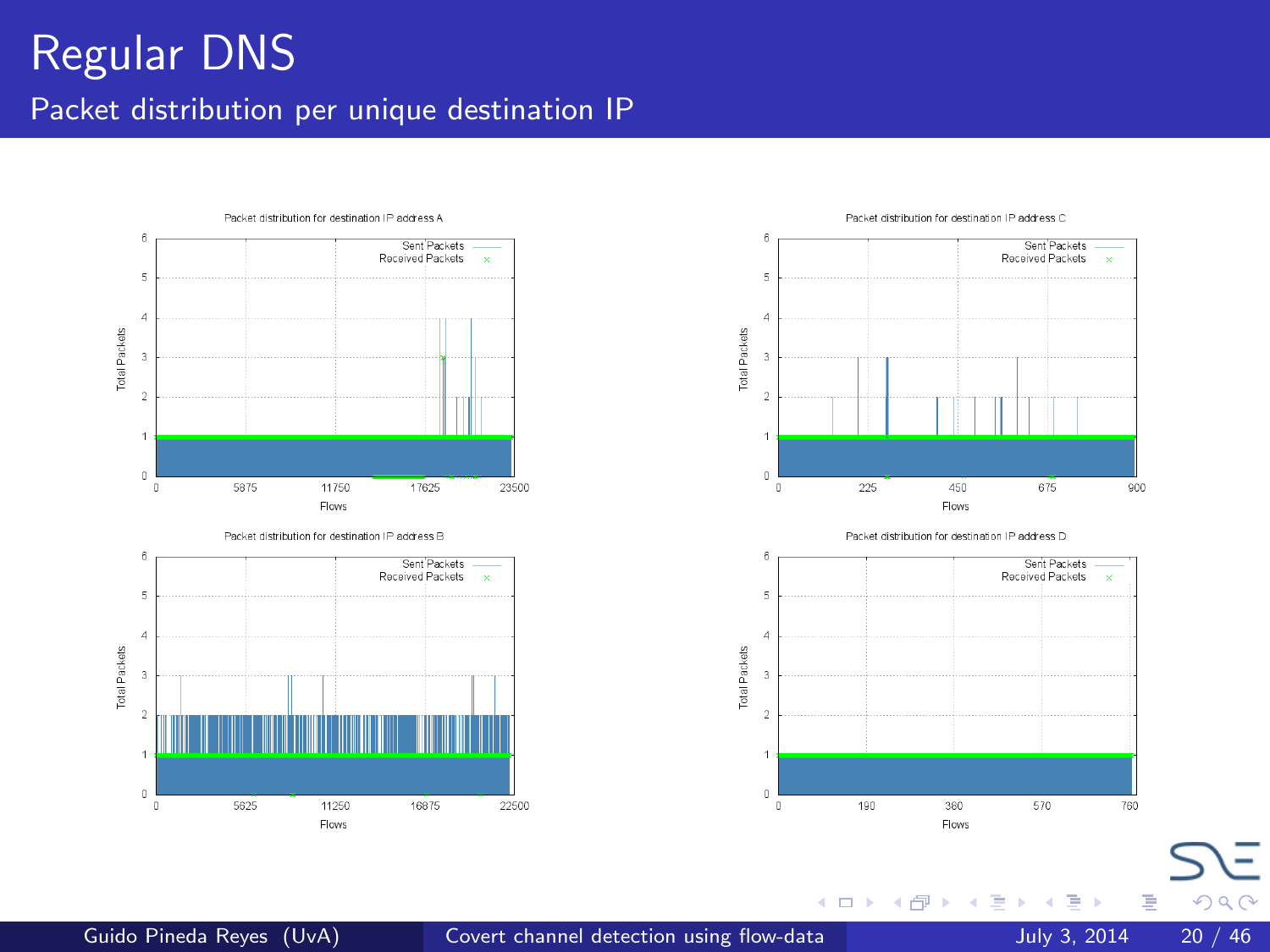## DNS tunnel Packet distribution per unique destination IP



Destination IP A Destination IP B



4 日下

 $\mathcal{A}$  $\sim$ ×. э ×  $\mathcal{A}$ 

×

Þ

 $QQ$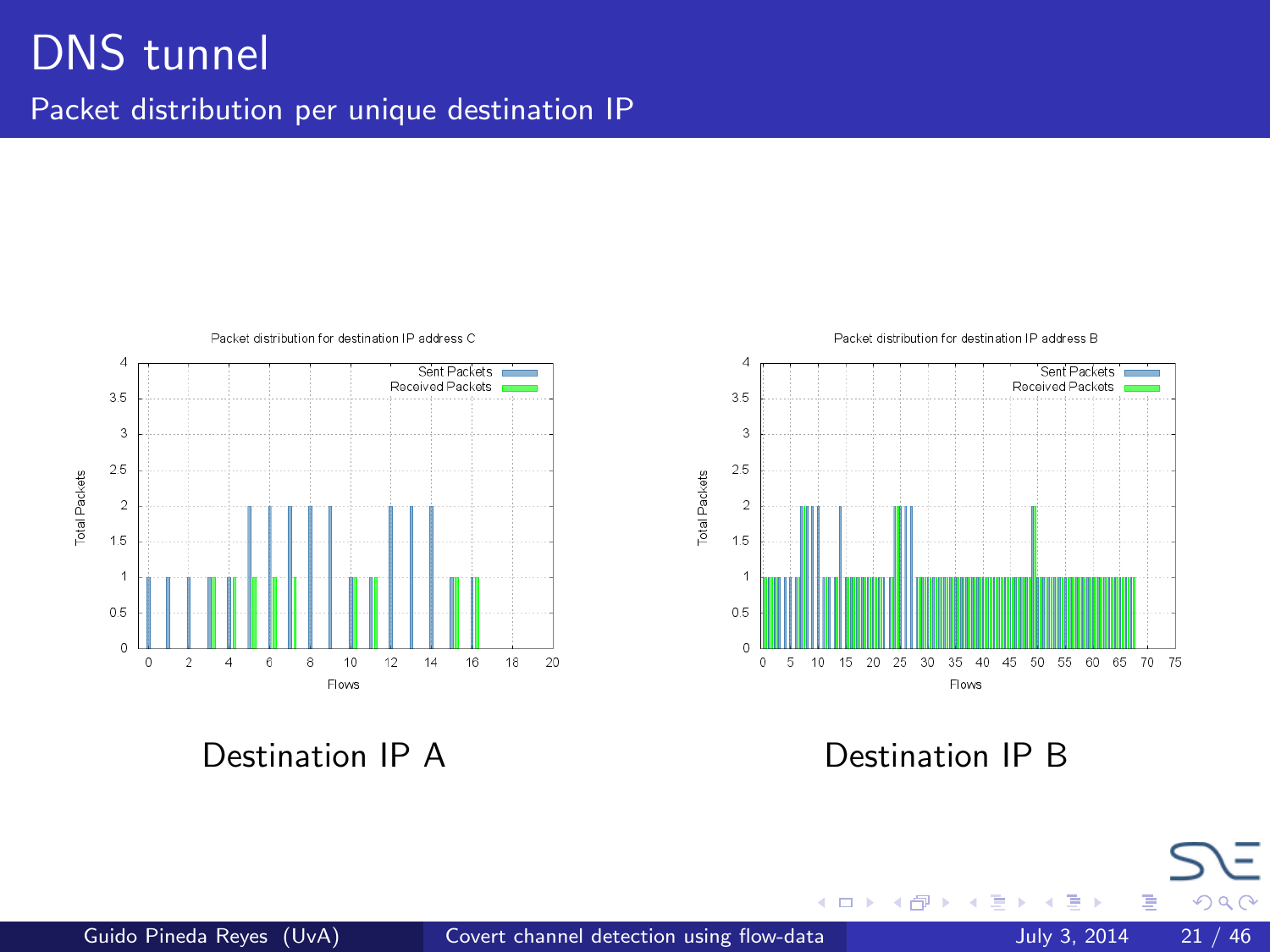

Packet distribution for destination IP address A

Destination IP C (Tunnel server)

4 0 8

 $\sim$ ×. э  $\rightarrow$   $\Omega$ 

E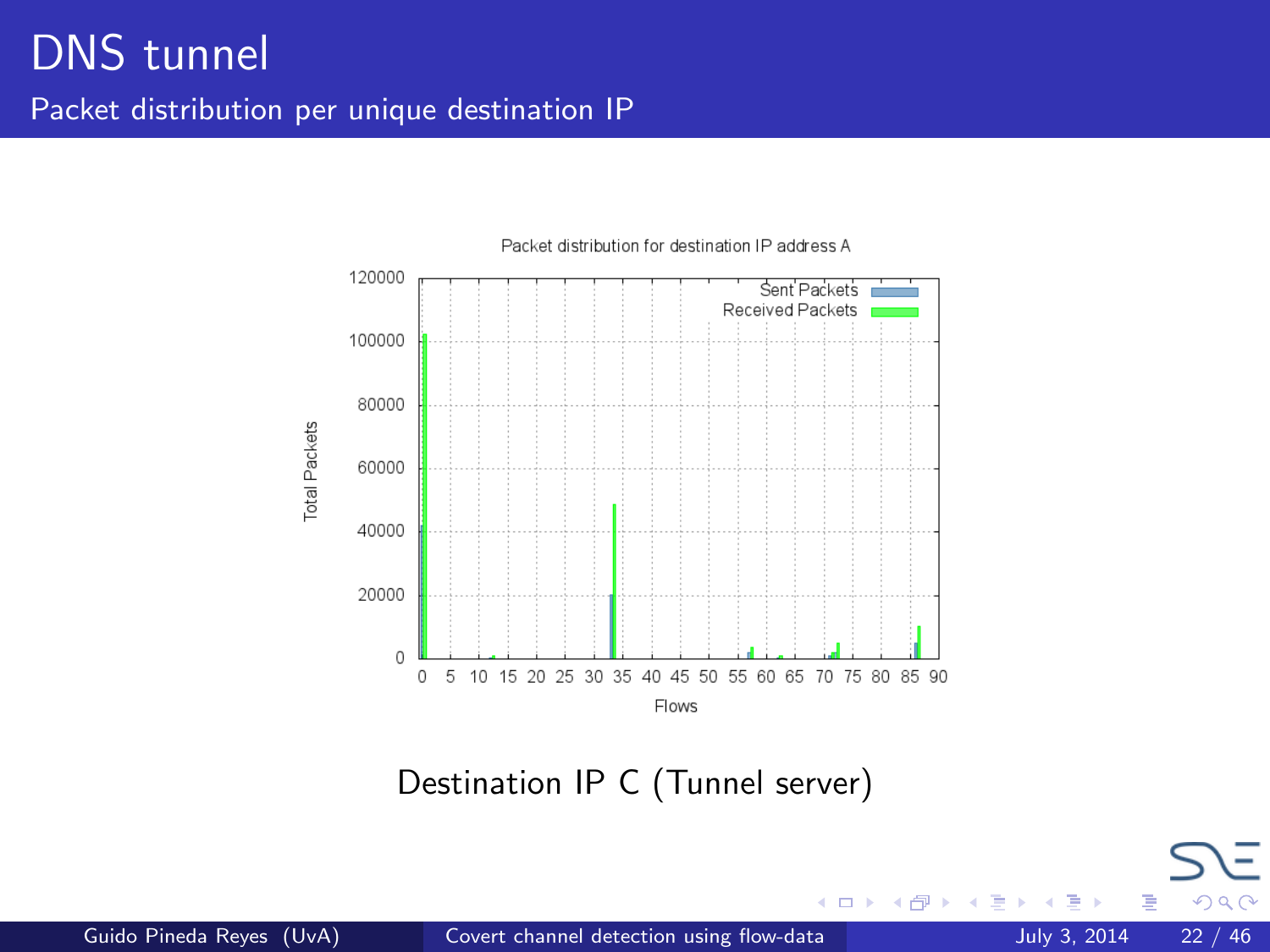| <b>DNS_QUERY_TYPE</b> | $#$ of flows | ℅     | <b>Type</b>   |
|-----------------------|--------------|-------|---------------|
|                       | 40395        | 75.5  | Α             |
| 2                     | 1807         | 3.39  | <b>NS</b>     |
| 6                     |              | 0.007 | <b>SOA</b>    |
| 12                    | 438          | 0.08  | <b>PTR</b>    |
| 16                    |              | 0.002 | <b>TXT</b>    |
| 28                    | 2461         | 4.6   | AAAA          |
| 33                    | 18           | 0.03  | SRV           |
| 43                    | 723          | 1.35  | DS            |
| 48                    | 8083         | 15.03 | <b>DNSKEY</b> |

重

 $\left\{ \begin{array}{ccc} 1 & 0 & 0 \\ 0 & 1 & 0 \end{array} \right.$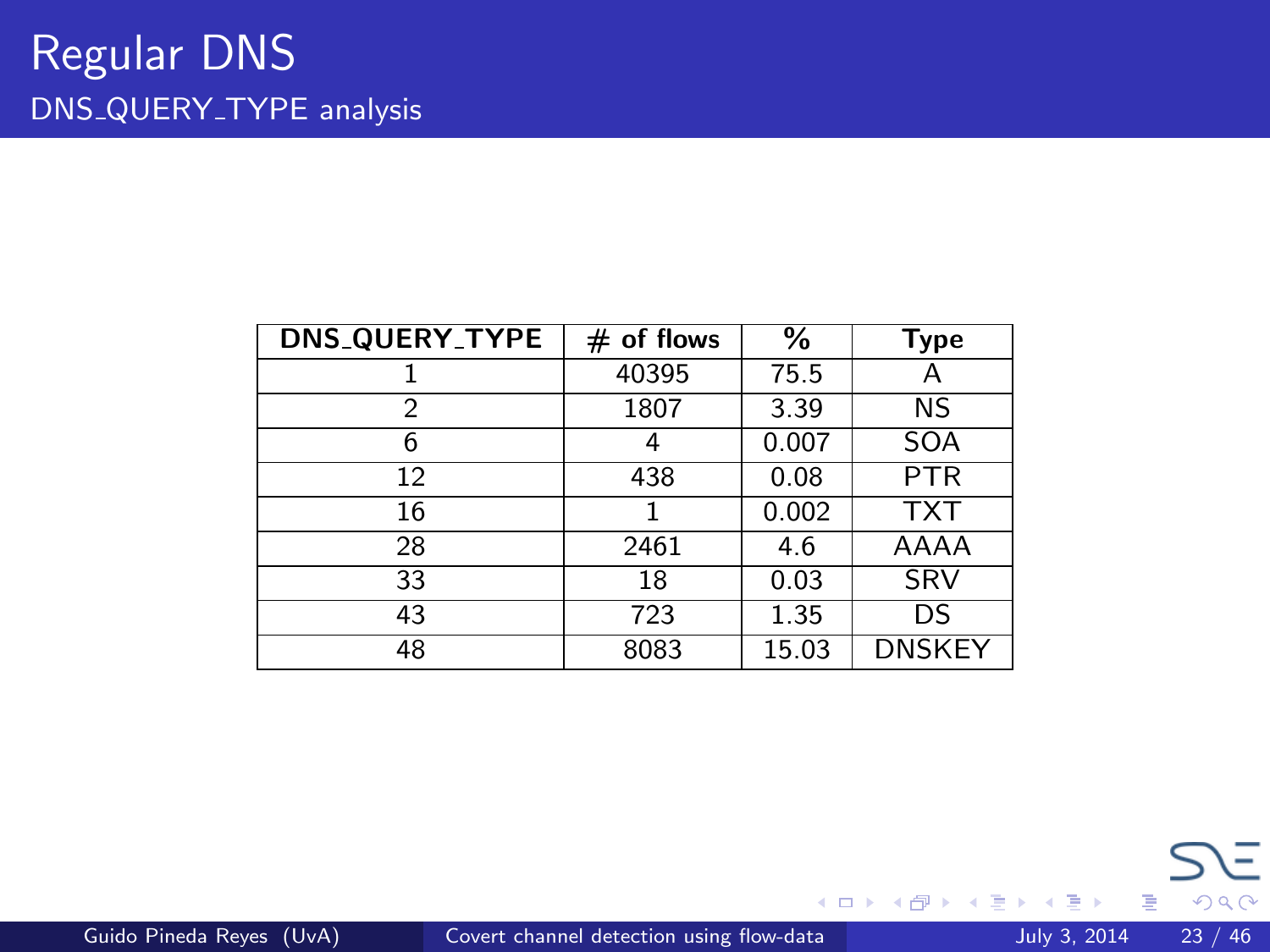| <b>DNS_QUERY_TYPE</b> | $#$ of flows | $\frac{9}{6}$ |
|-----------------------|--------------|---------------|
| 12                    | 60           | 34.88         |
| 10                    | 57           | 33.14         |
| 1                     | 26           | 15.12         |
|                       | 13           | 7.56          |
| 16                    | 5            | 2.92          |
| 5                     | 3            | 1.74          |
| 15                    | 3            | 1.74          |
| 33                    | 3            | 1.74          |
| 255                   |              | 0.58          |
| 28                    | 1            | 0.58          |

重

 $\left\{ \begin{array}{ccc} 1 & 0 & 0 \\ 0 & 1 & 0 \end{array} \right.$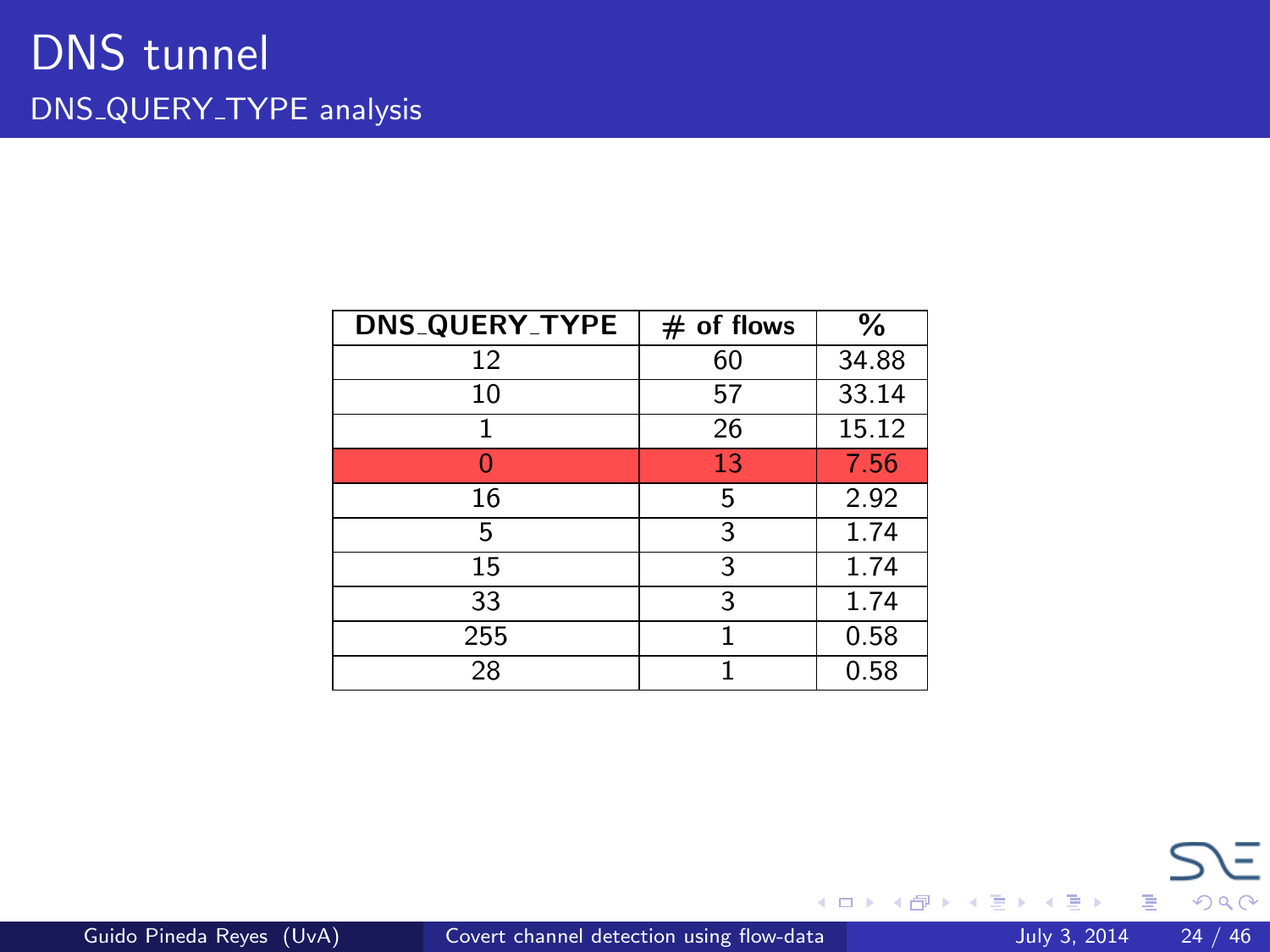# <span id="page-24-0"></span>**Outline**

- **[Introduction](#page-2-0)** 
	- **[Research questions](#page-6-0)**
	- **[Approach](#page-7-0)**



- $\bullet$  [ICMP](#page-13-0)
- **[DNS](#page-17-0)**
- [HTTP](#page-24-0)
- **[Algorithms](#page-29-0)**
- **[Implementation](#page-33-0)** 
	- $\bullet$  [ICMP](#page-33-0)
	- [DNS](#page-36-0)
	- [HTTP](#page-38-0)



**[Q&A](#page-44-0)** 

4 D F ×. 闹  $\rightarrow$  $\rightarrow$   $\rightarrow$   $\rightarrow$ 

重 J. 画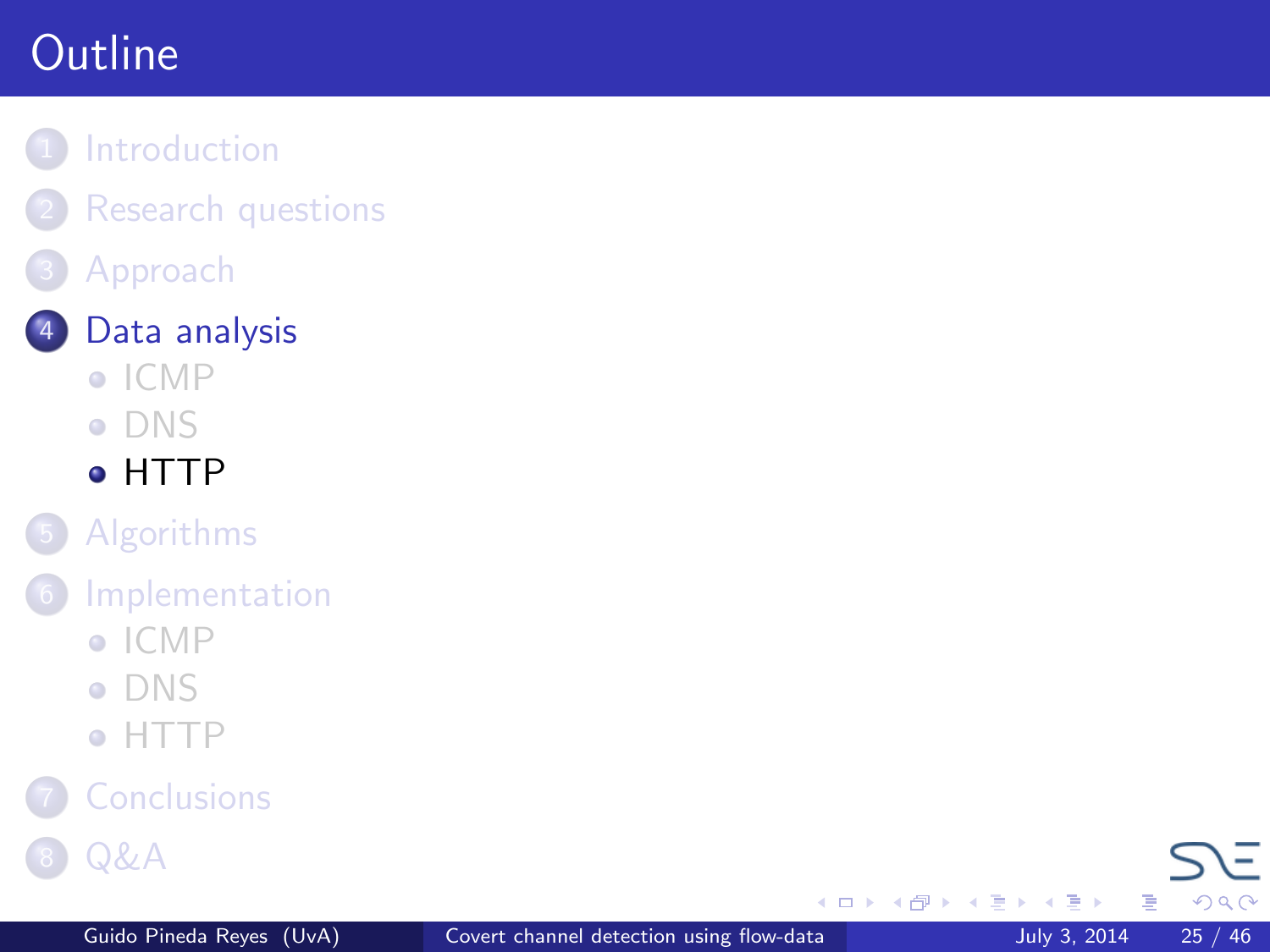- Cumulative OR-ed of TCP FLAGS for all packets in one flow.
- For regular HTTP traffic, this value is well distributed.
- But, for malicious HTTP traffic, every flow has the TCP\_FLAGS value  $= 27$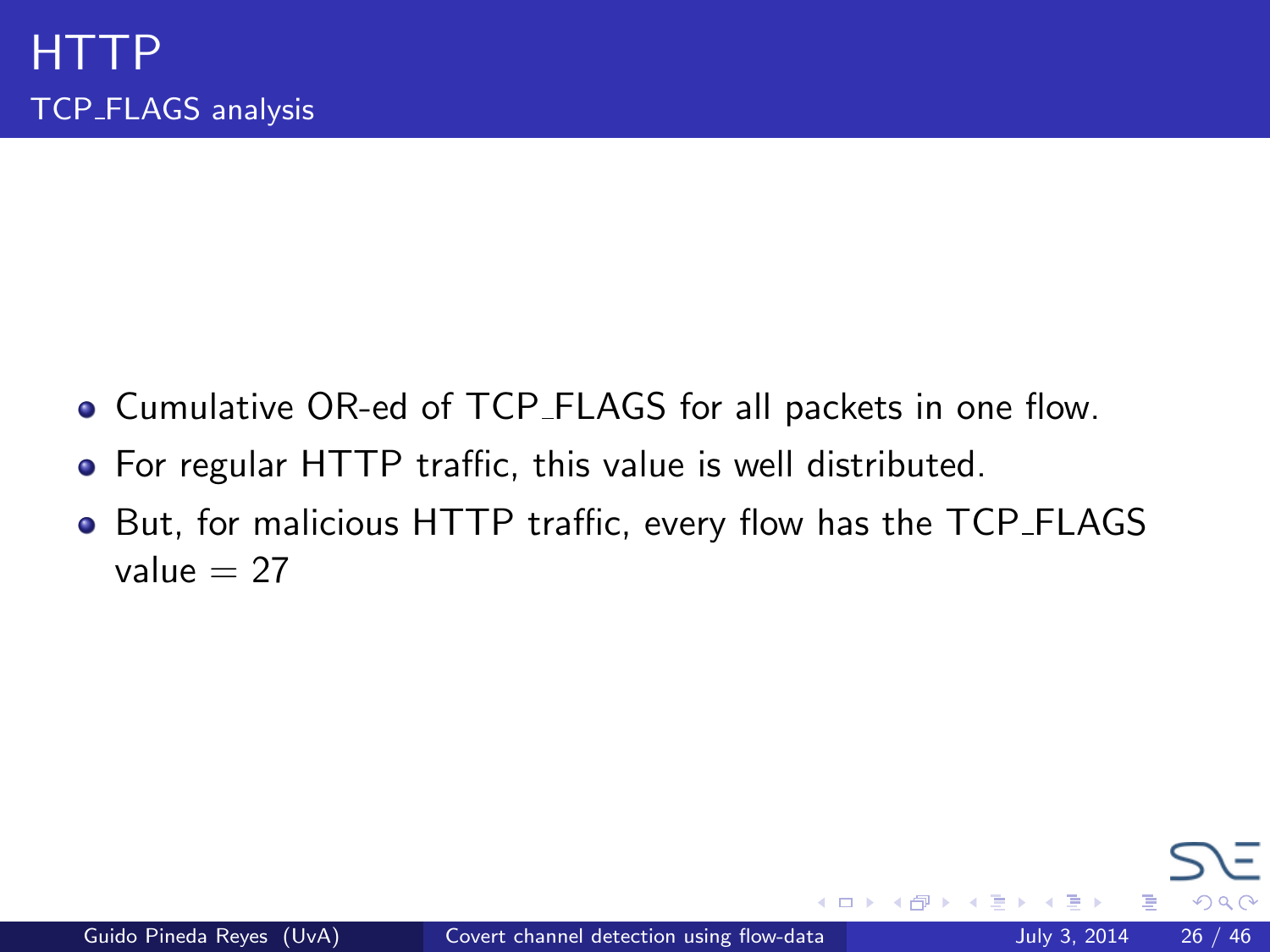| <b>TCP_FLAG</b> | $#$ of flows | <b>Meaning</b>       | %       |
|-----------------|--------------|----------------------|---------|
| 24              | 22088        | $ACK + PUSH$         | 55,0727 |
| 26              | 10284        | ACK+PUSH+SYN         | 25,6414 |
| 27              | 5039         | ACK+PUSH+SYN+FIN     | 12,5639 |
| 19              | 2223         | $ACK + FIN + SYN$    | 5,5427  |
| 17              | 163          | $ACK + FIN$          | 0,4064  |
| 31              | 162          | ACK+PUSH+RST+SYN+FIN | 0,4039  |
| 30              | 93           | $ACK+PUSH+RST+SYN$   | 0.2319  |
| 23              | 38           | ACK+RST+SYN+FIN      | 0.0947  |
| 25              | 15           | $ACK + PSH + FIN$    | 0.0374  |
| 21              | 1            | $ACK+RST+FIN$        | 0.0025  |
| 18              |              | $ACK+SYN$            | 0.0025  |

重

イロト イ部 トメ ヨ トメ ヨト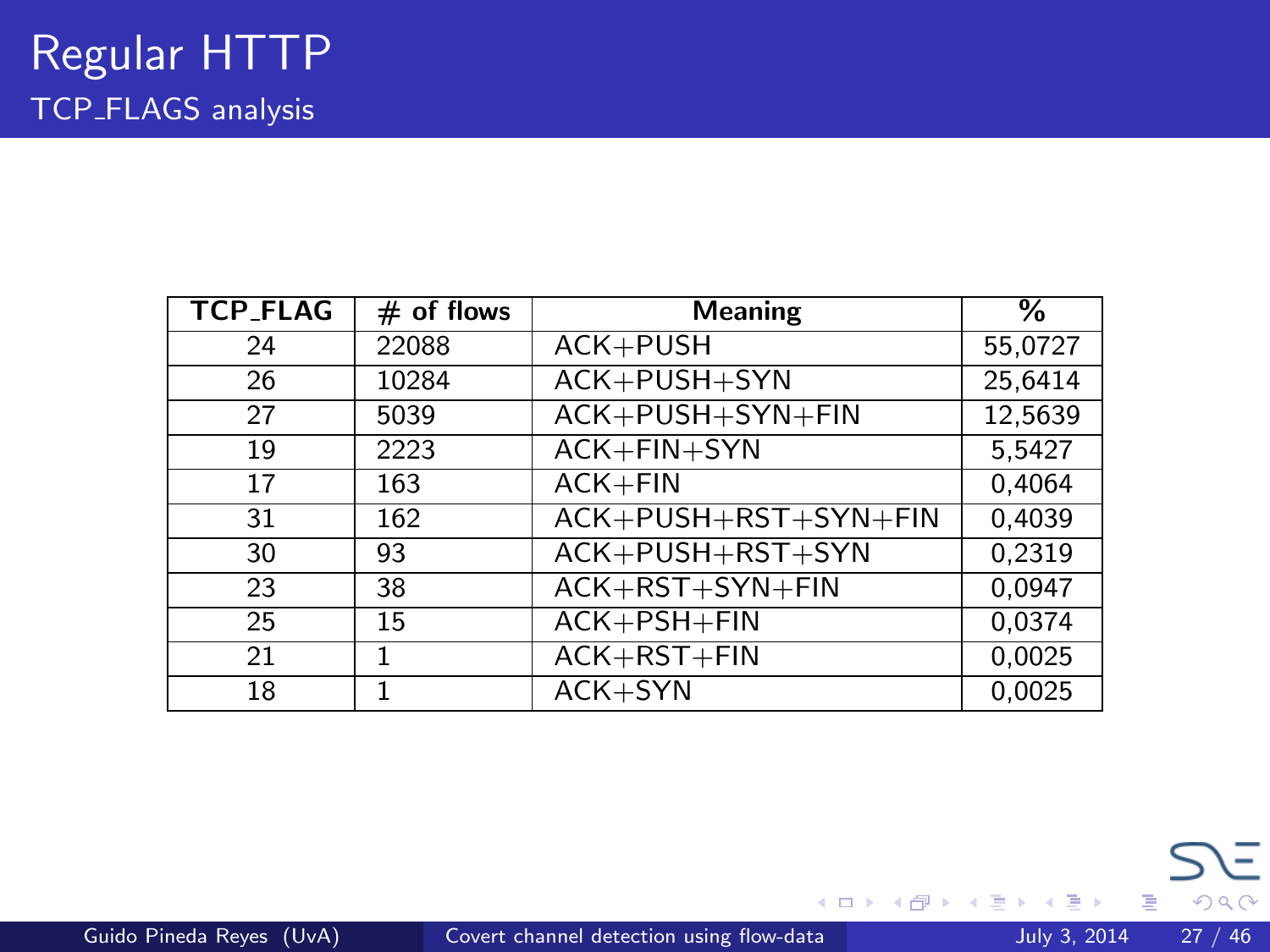| <b>Destination IP address</b> | $#$ of Flows with method: |             |             |              |
|-------------------------------|---------------------------|-------------|-------------|--------------|
|                               | <b>GET</b>                | <b>POST</b> | <b>HEAD</b> | <b>EMPTY</b> |
| А                             | 104                       |             | 1722        | 105          |
| R                             | 114                       |             | 1482        | 107          |
|                               | 267                       | 25          | 849         | 94           |
|                               |                           |             |             | 979          |
| F                             | 18                        |             | 729         | 3            |
| F                             | 700                       |             |             | 10           |
| G                             | 628                       |             |             | 33           |
| н                             |                           |             |             | 618          |
|                               |                           |             | 555         | 4            |
|                               | 371                       | 136         |             | 39           |

重

 $299$ 

 $\left\{ \begin{array}{ccc} 1 & 0 & 0 \\ 0 & 1 & 0 \end{array} \right.$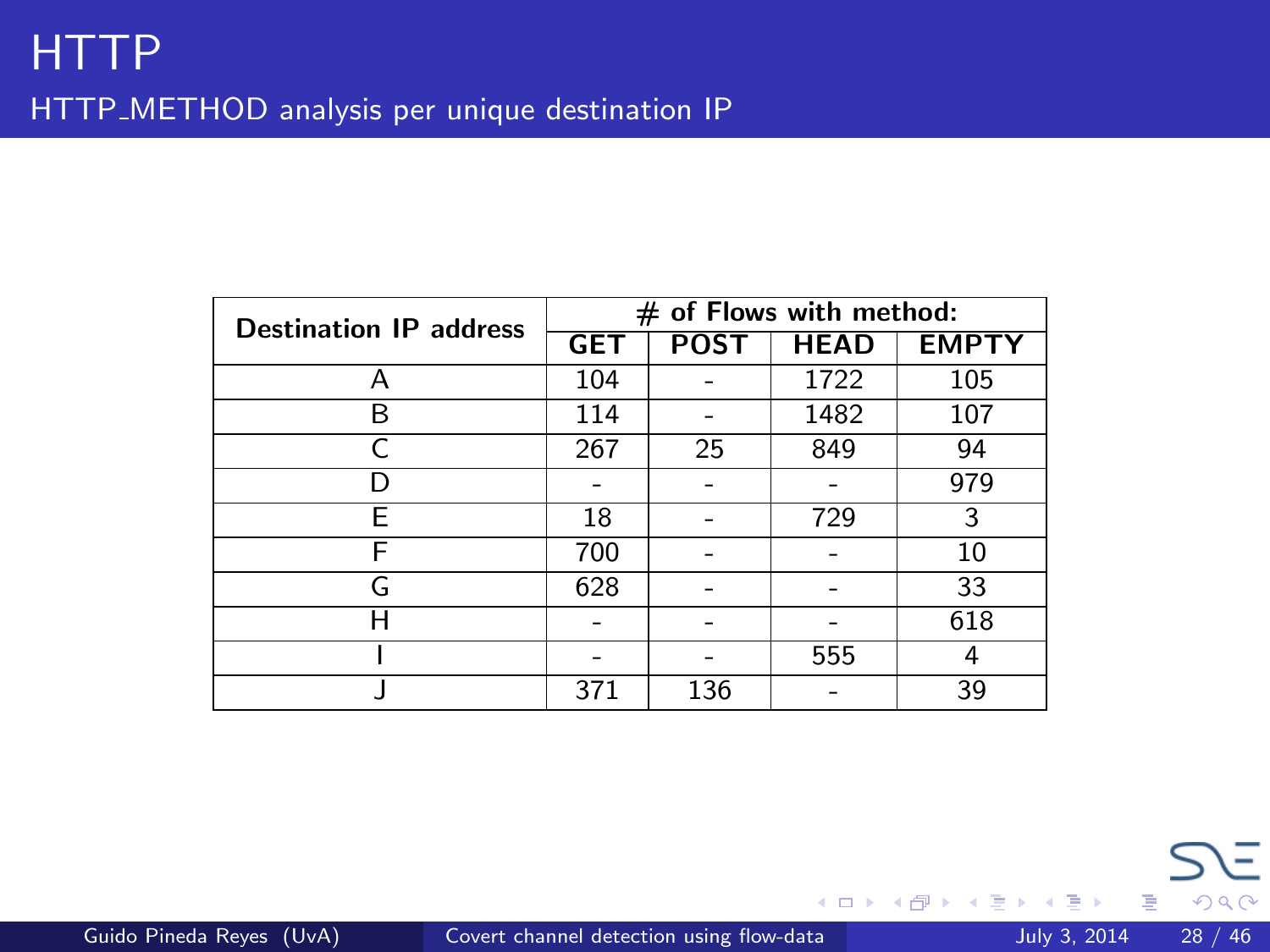For HTTP reverse shell traffic, the amount of POST and GET methods per unique destination IP address is about 50% each.

4 D F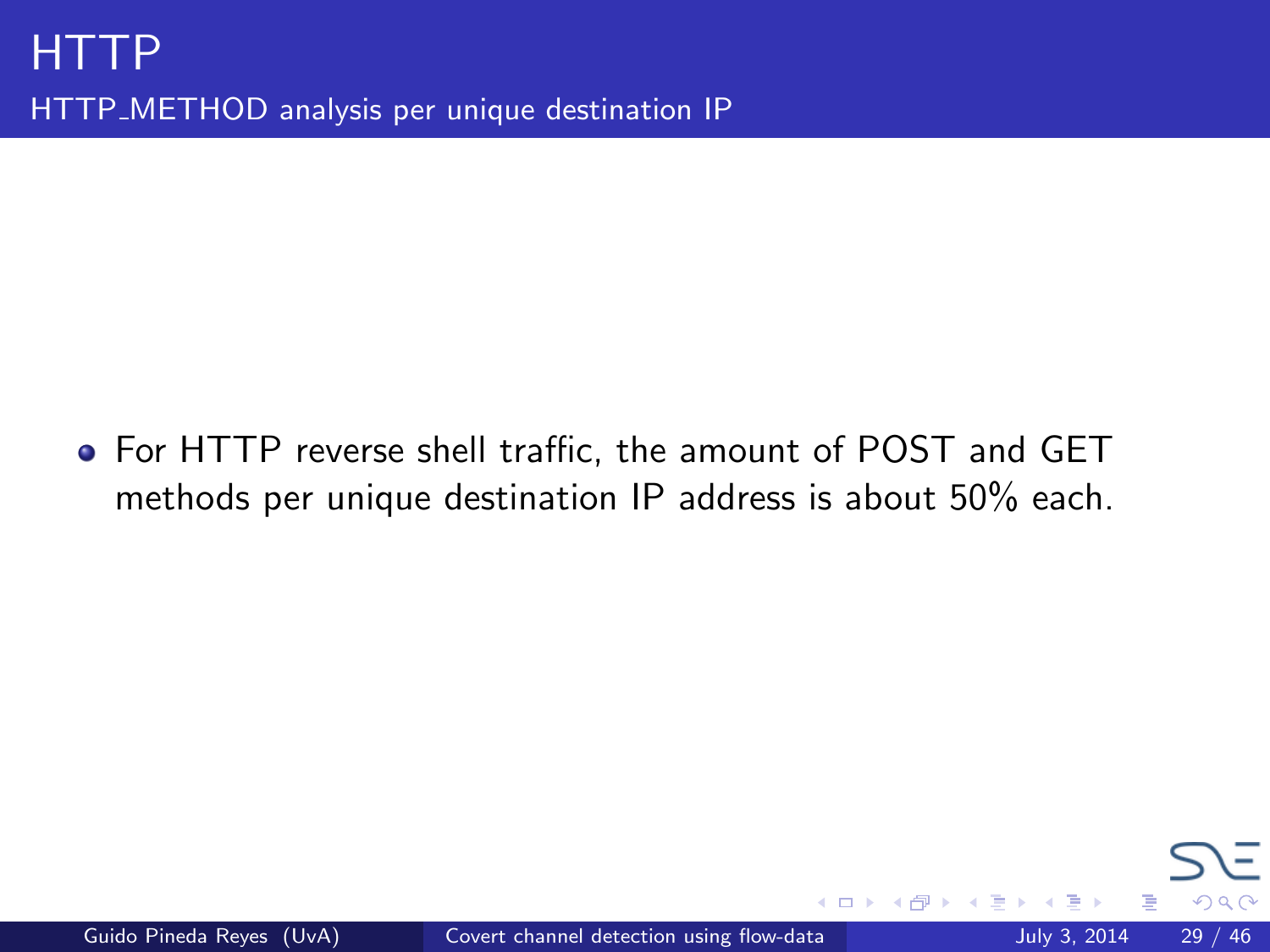<span id="page-29-0"></span>Using a data-set provided by the sponsoring company.

- HTTP traffic generated by 150 different web crawlers (64095 flows)
- DNS traffic (35219 flows)
- ICMP traffic (12352 flows)

4 D F

つひひ

÷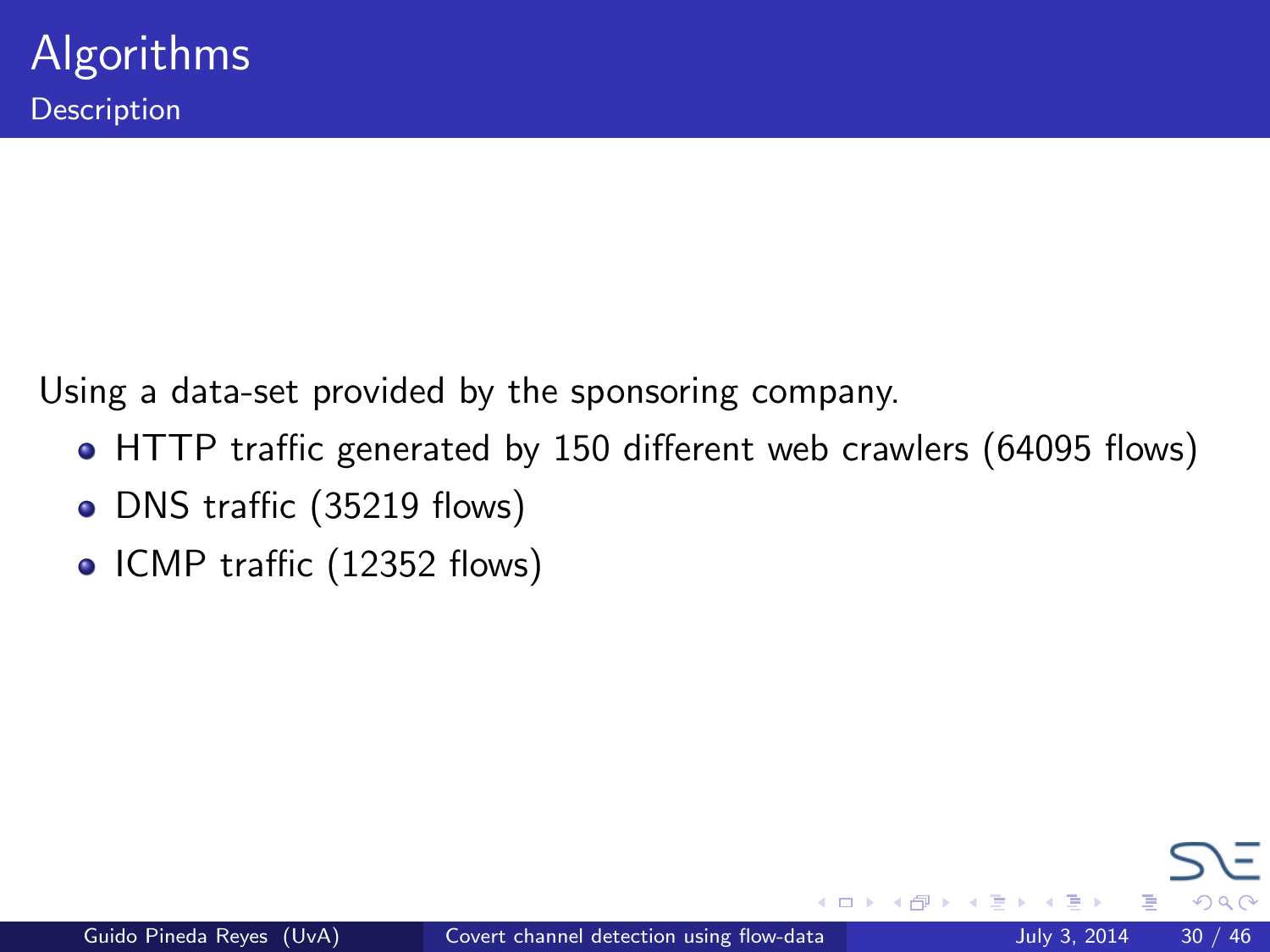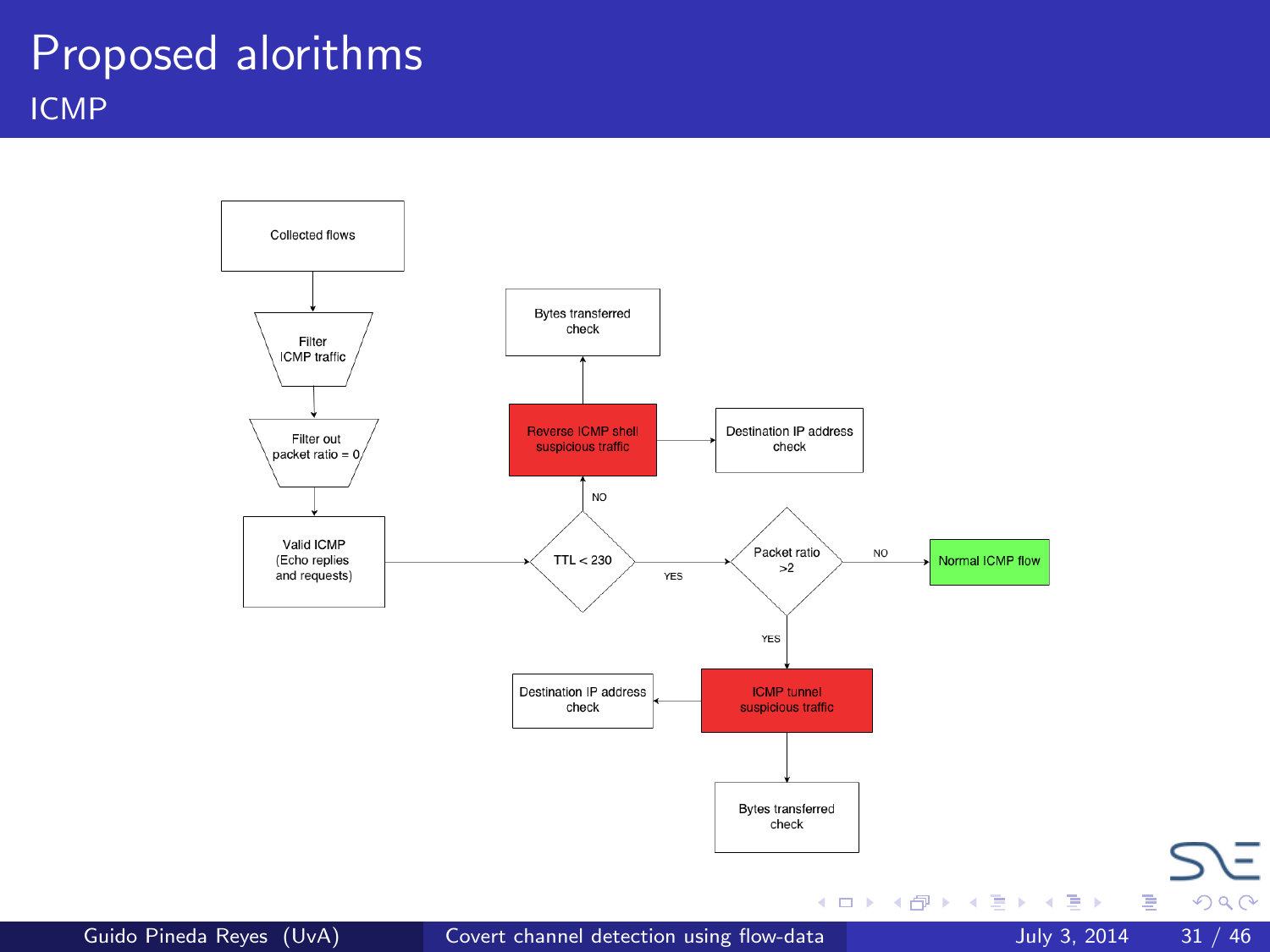## Proposed alorithms **DNS**



Guido Pineda Reyes (UvA) [Covert channel detection using flow-data](#page-0-0) July 3, 2014 32 / 46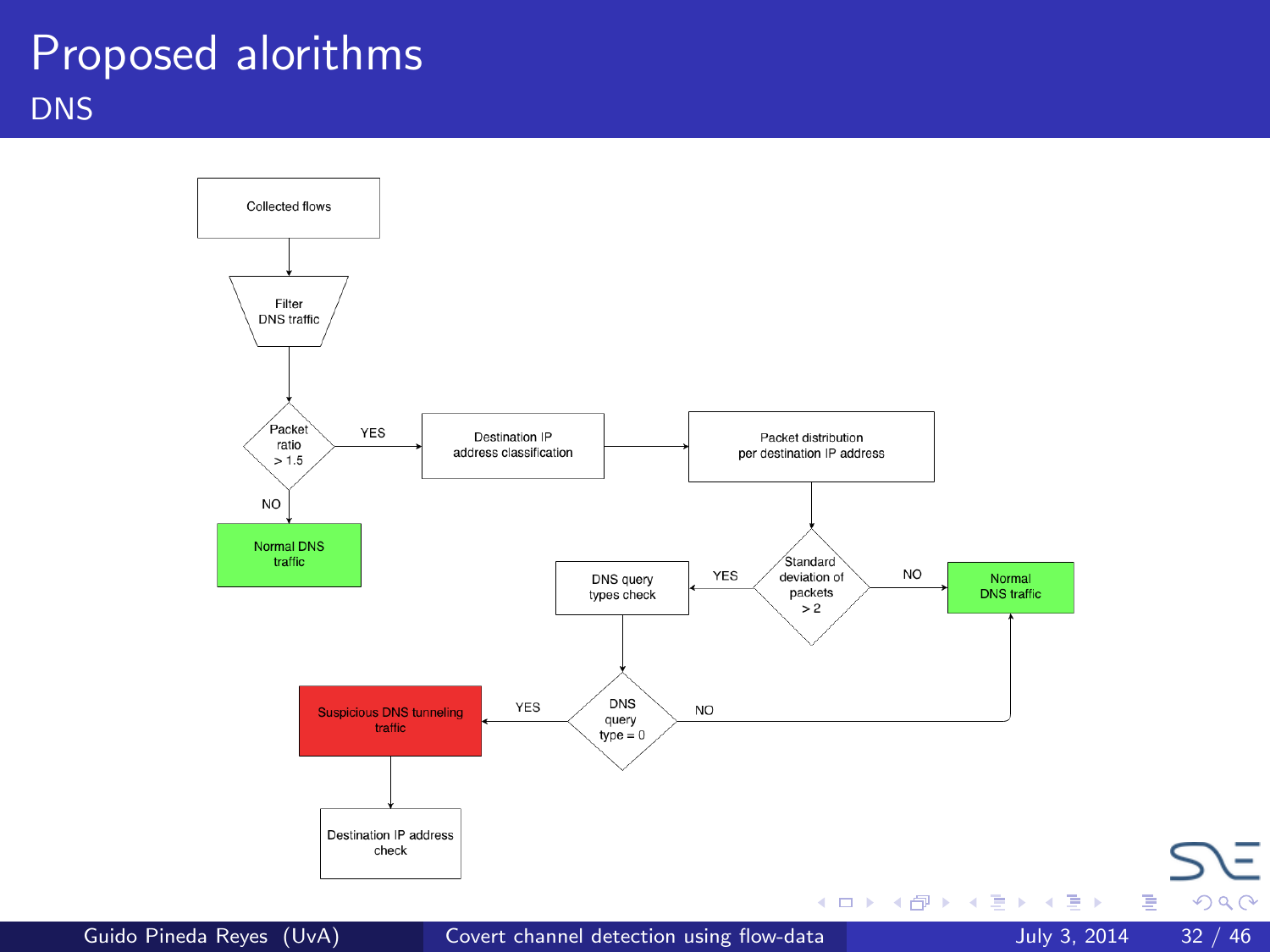## Proposed alorithms **HTTP**

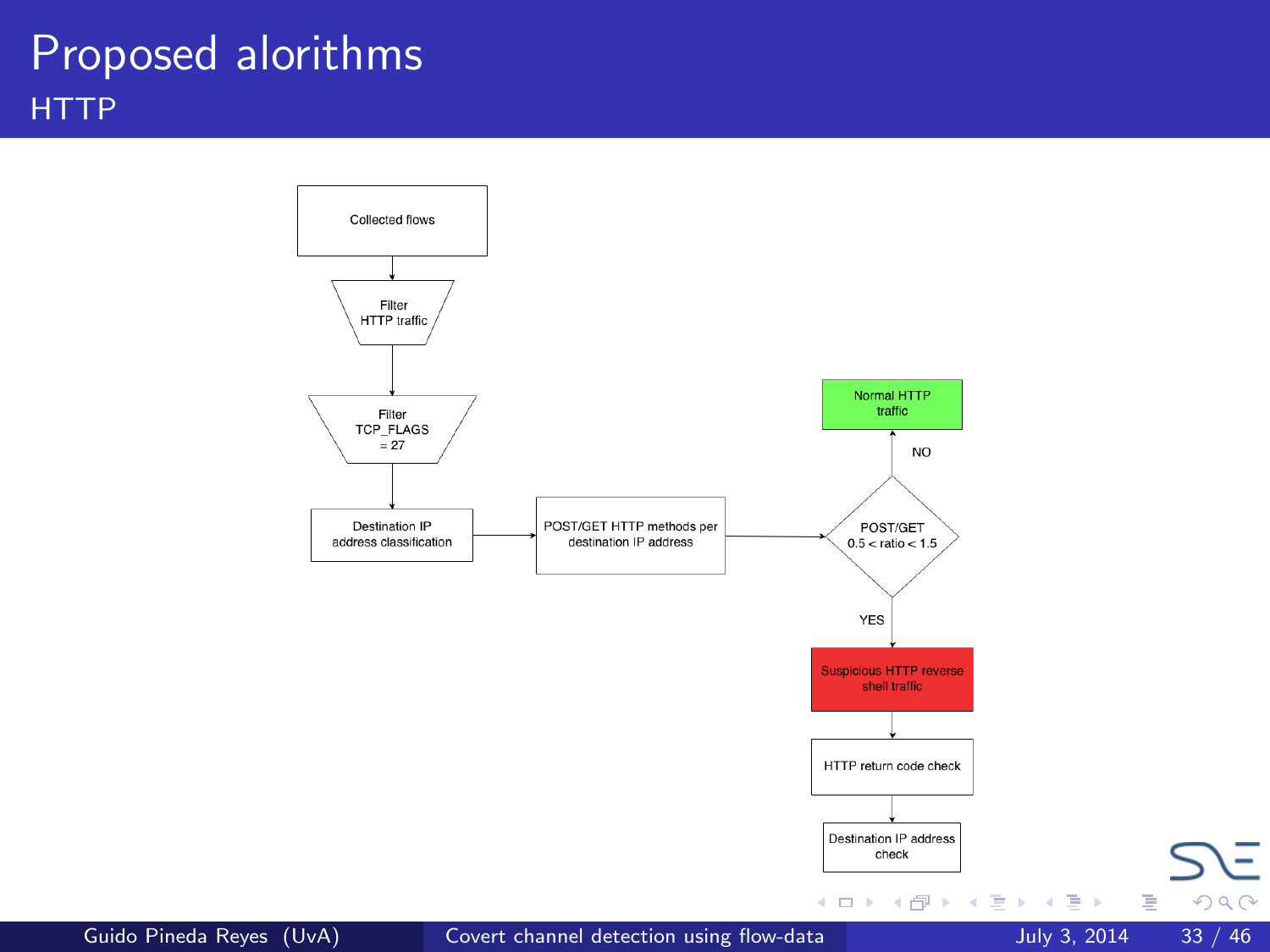# <span id="page-33-0"></span>**Outline**

- **[Introduction](#page-2-0)** 
	- **[Research questions](#page-6-0)**
- **[Approach](#page-7-0)**
- [Data analysis](#page-13-0)
	- $\bullet$  [ICMP](#page-13-0)
	- **[DNS](#page-17-0)**
	- [HTTP](#page-24-0)
- **[Algorithms](#page-29-0)**
- 6 [Implementation](#page-33-0) [ICMP](#page-33-0)
	- [DNS](#page-36-0)
	- [HTTP](#page-38-0)



**[Q&A](#page-44-0)** 

4 D F ×. a.  $\rightarrow$ **KID** K  $-4$ 

重 J. 目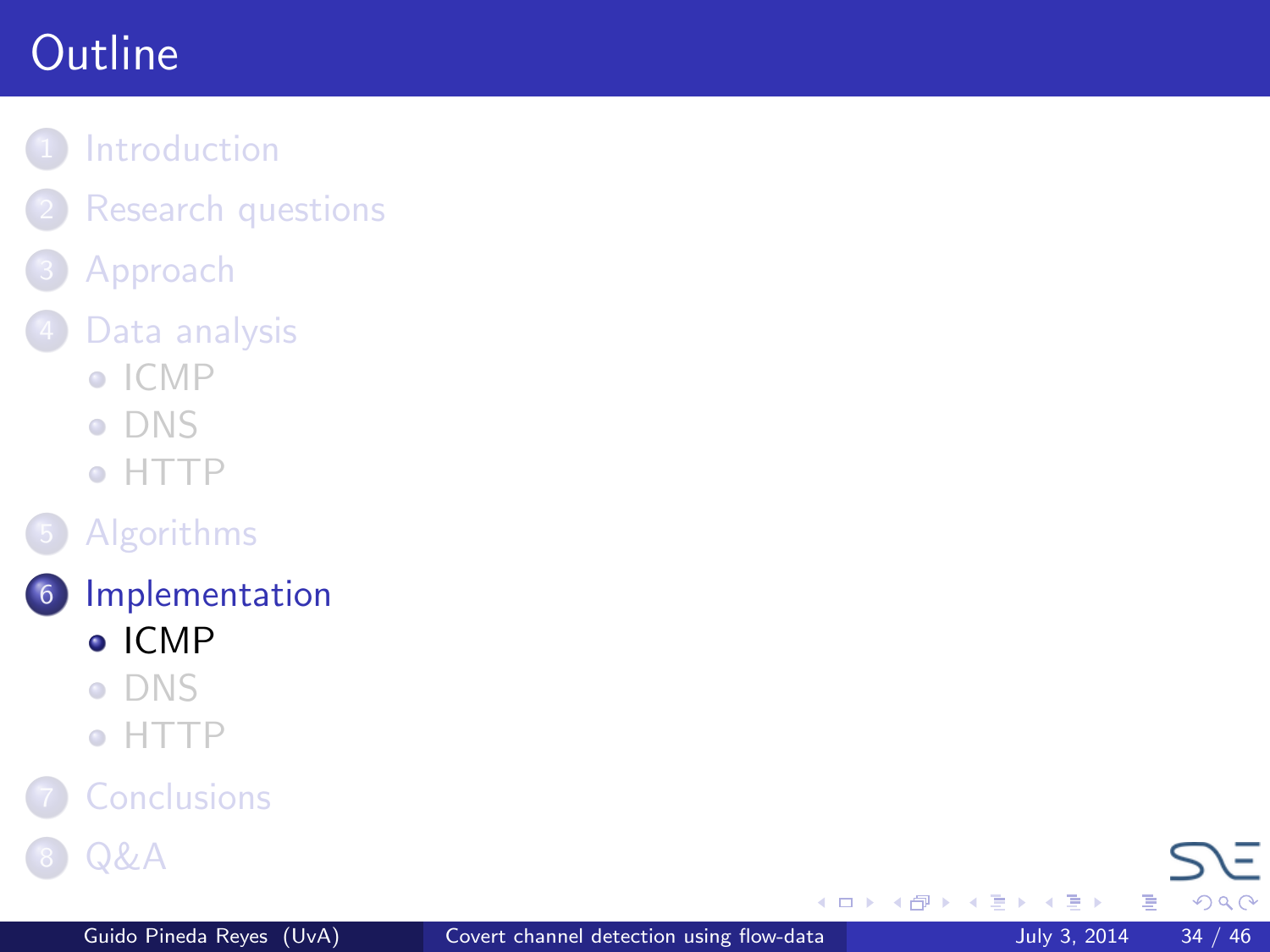# ICMP Tunnel



4 日下

×.  $\mathcal{A}$ э ×

Þ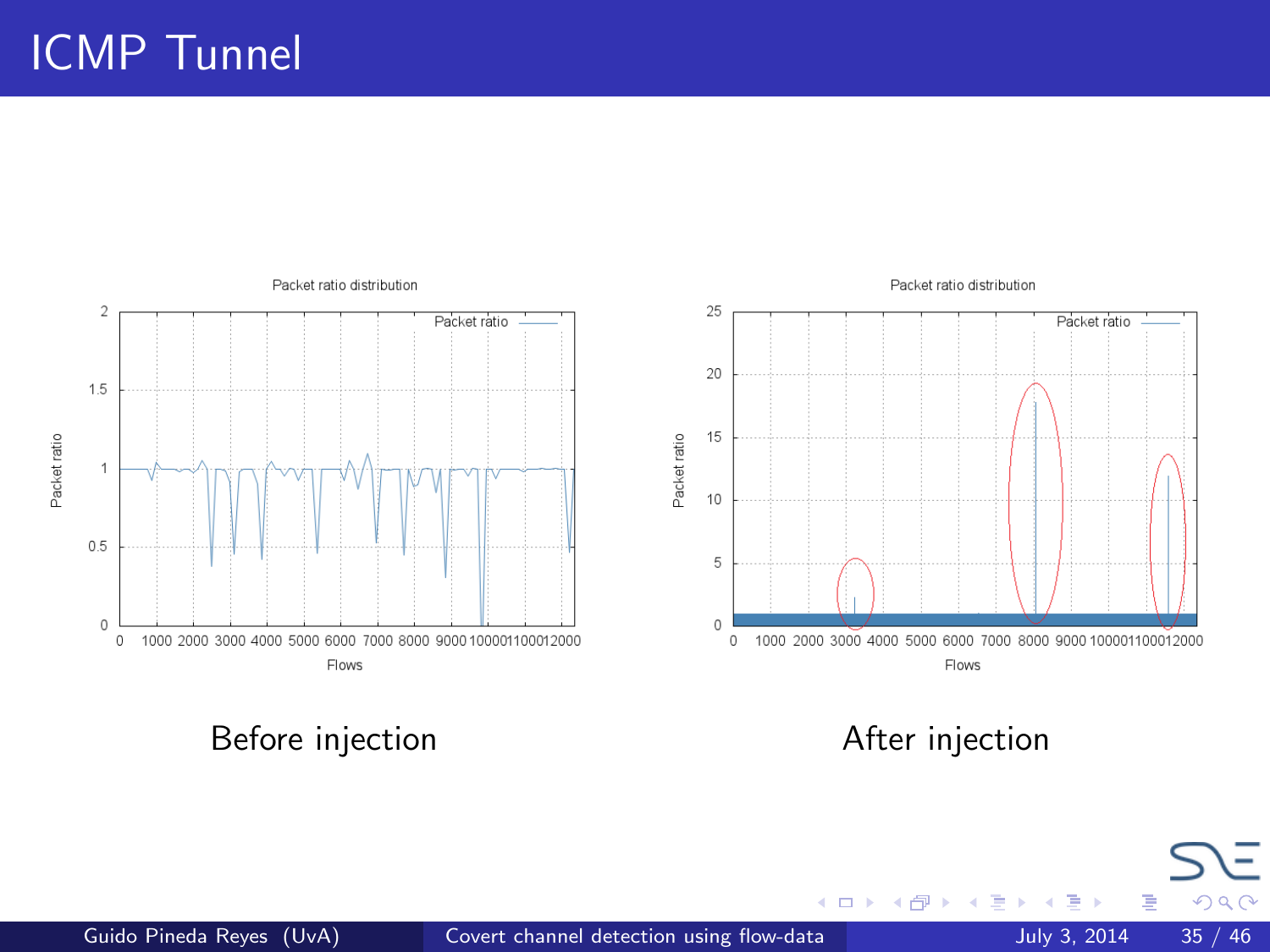

Before injection and a settlement of the After injection

4 日下 -∢ 母  $\,$ 一心 語  $\mathbf{p}$  $\triangleleft$  Þ

 $299$ 

÷,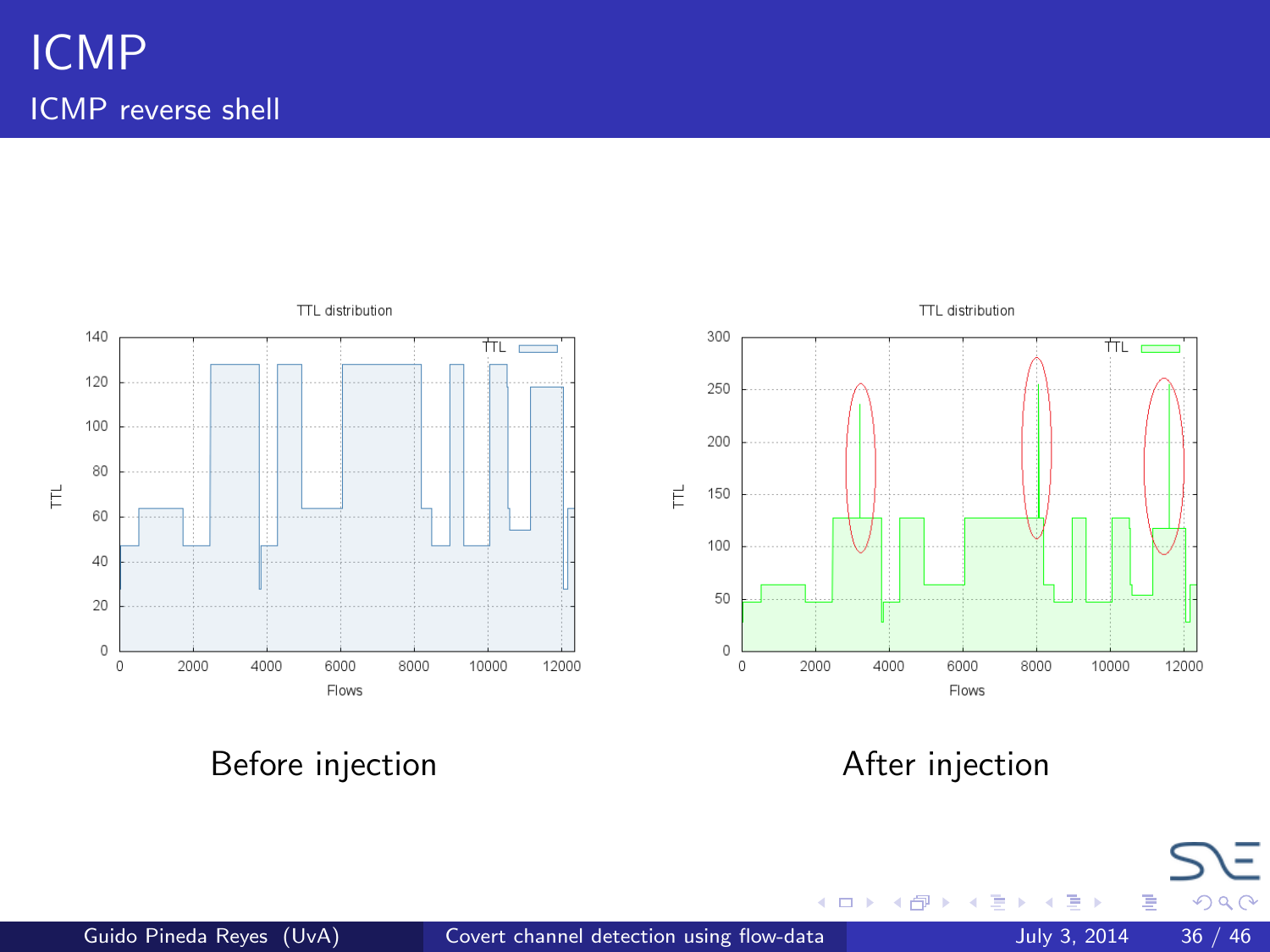# <span id="page-36-0"></span>**Outline**

- **[Introduction](#page-2-0)** 
	- **[Research questions](#page-6-0)**
- **[Approach](#page-7-0)**
- [Data analysis](#page-13-0)
	- $\bullet$  [ICMP](#page-13-0)
	- **[DNS](#page-17-0)**
	- [HTTP](#page-24-0)
- **[Algorithms](#page-29-0)**
- 6 [Implementation](#page-33-0)
	- $\bullet$  [ICMP](#page-33-0)
	- **[DNS](#page-36-0)**
	- [HTTP](#page-38-0)



**[Q&A](#page-44-0)** 

4 D F ×. a.  $\rightarrow$  $\rightarrow$   $\rightarrow$   $\rightarrow$ 

重 J. 目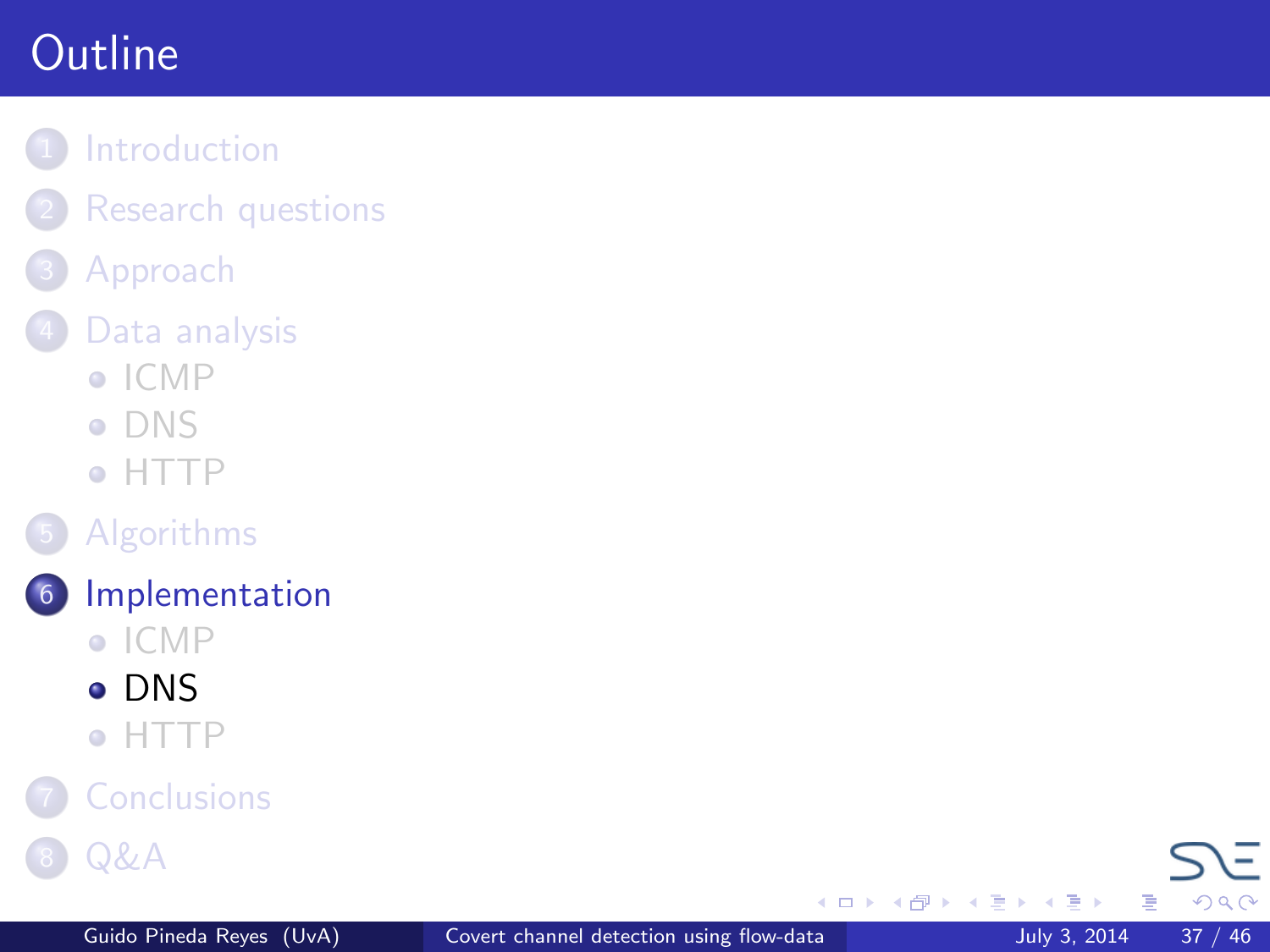Analysis on the packet distribution per unique destination IP address shows suspicious standard deviation values for specific flows.

4 D F

DNS QUERY TYPE field is effective to retrieve unusual values.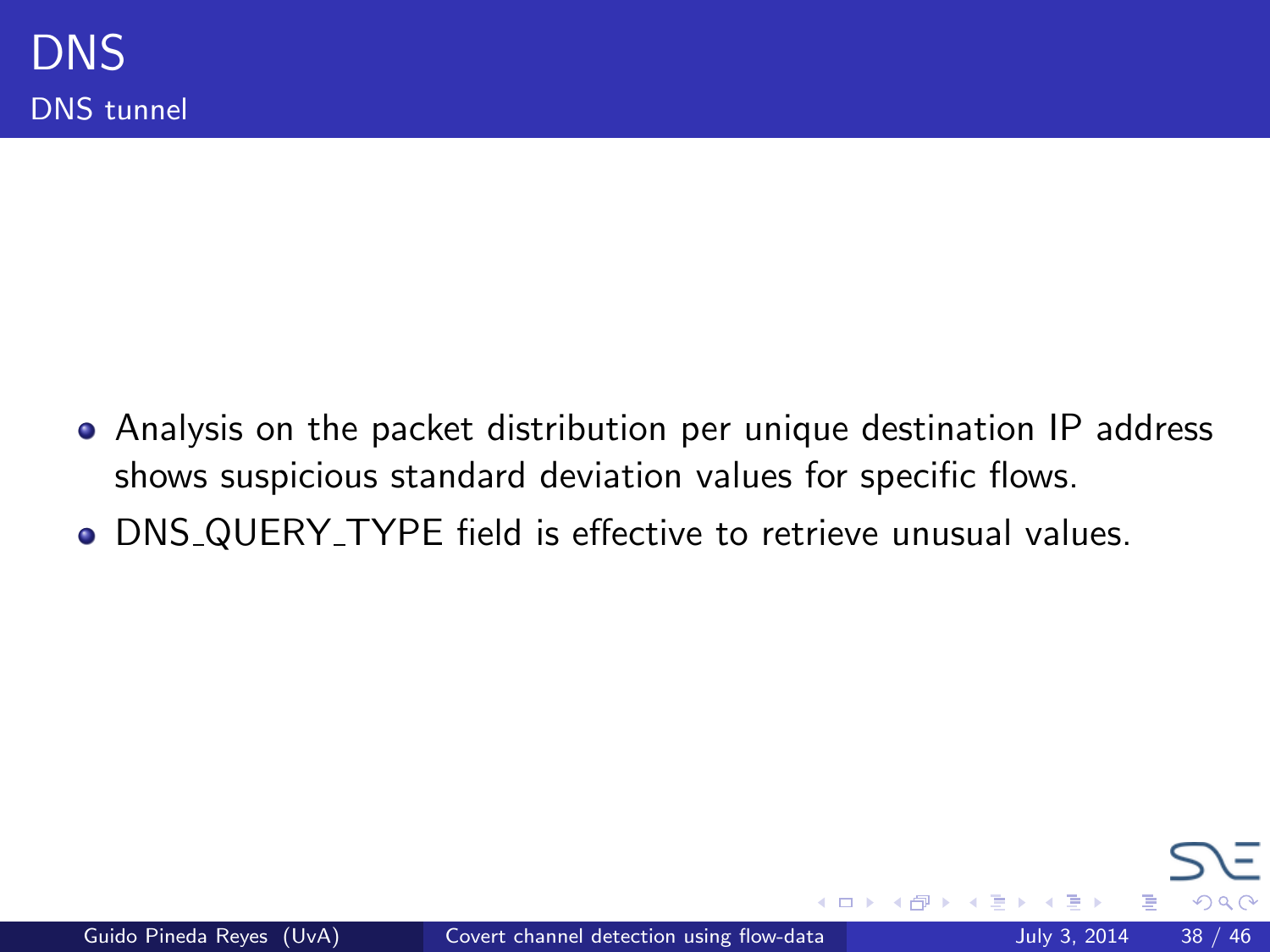# <span id="page-38-0"></span>**Outline**

- **[Introduction](#page-2-0)** 
	- **[Research questions](#page-6-0)**
- **[Approach](#page-7-0)**
- [Data analysis](#page-13-0)
	- $\bullet$  [ICMP](#page-13-0)
	- **[DNS](#page-17-0)**
	- [HTTP](#page-24-0)
- **[Algorithms](#page-29-0)**
- 6 [Implementation](#page-33-0)
	- $\bullet$  [ICMP](#page-33-0)
	- [DNS](#page-36-0)
	- o [HTTP](#page-38-0)



4 D F ×. a.  $\rightarrow$ **KID** K  $-4$ 

重 J. 目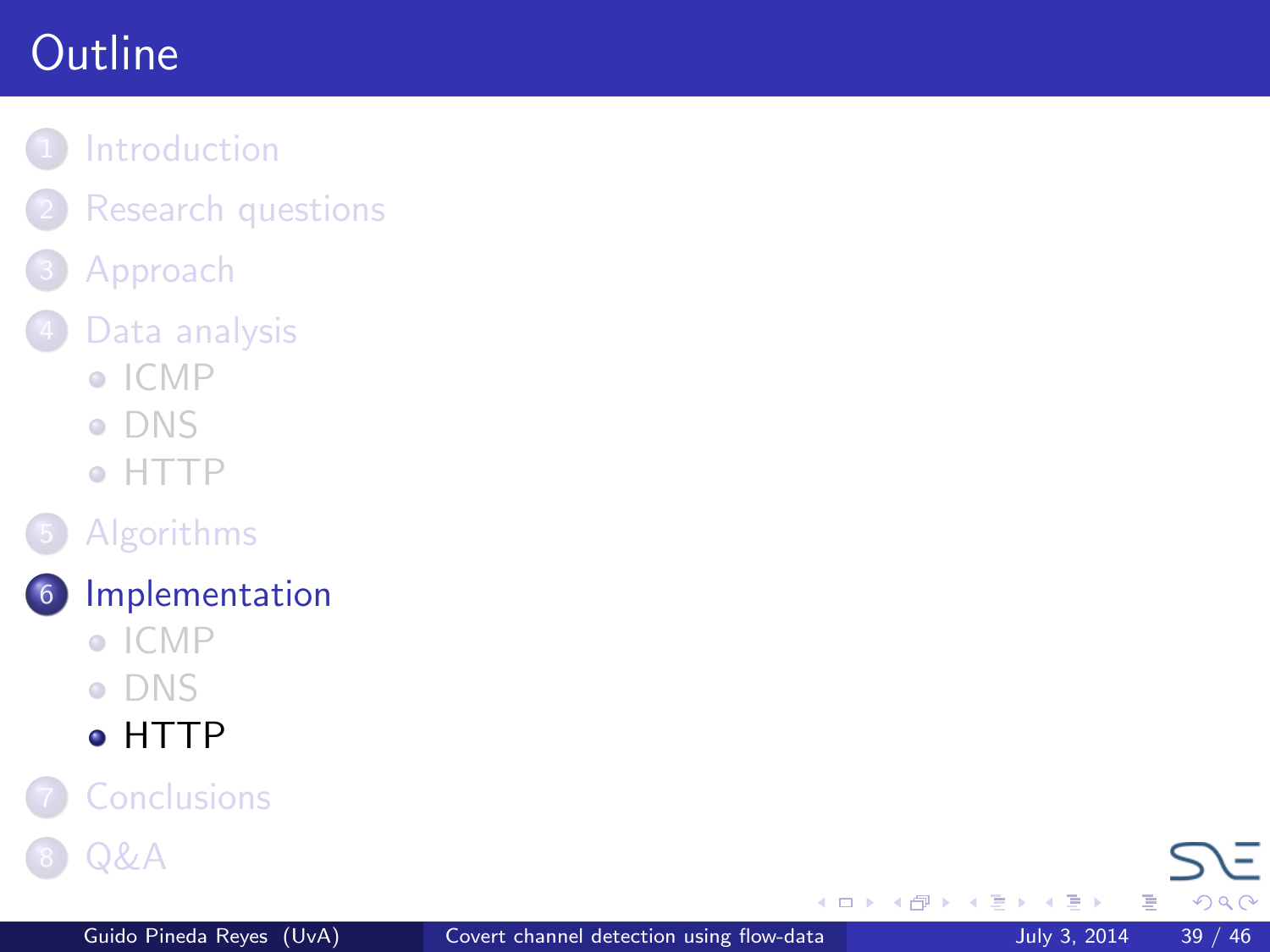#### • After filtering every flow with TCP\_FLAGS field  $= 27$

**K ロ ト K 何 ト K ヨ ト K** 

重 J.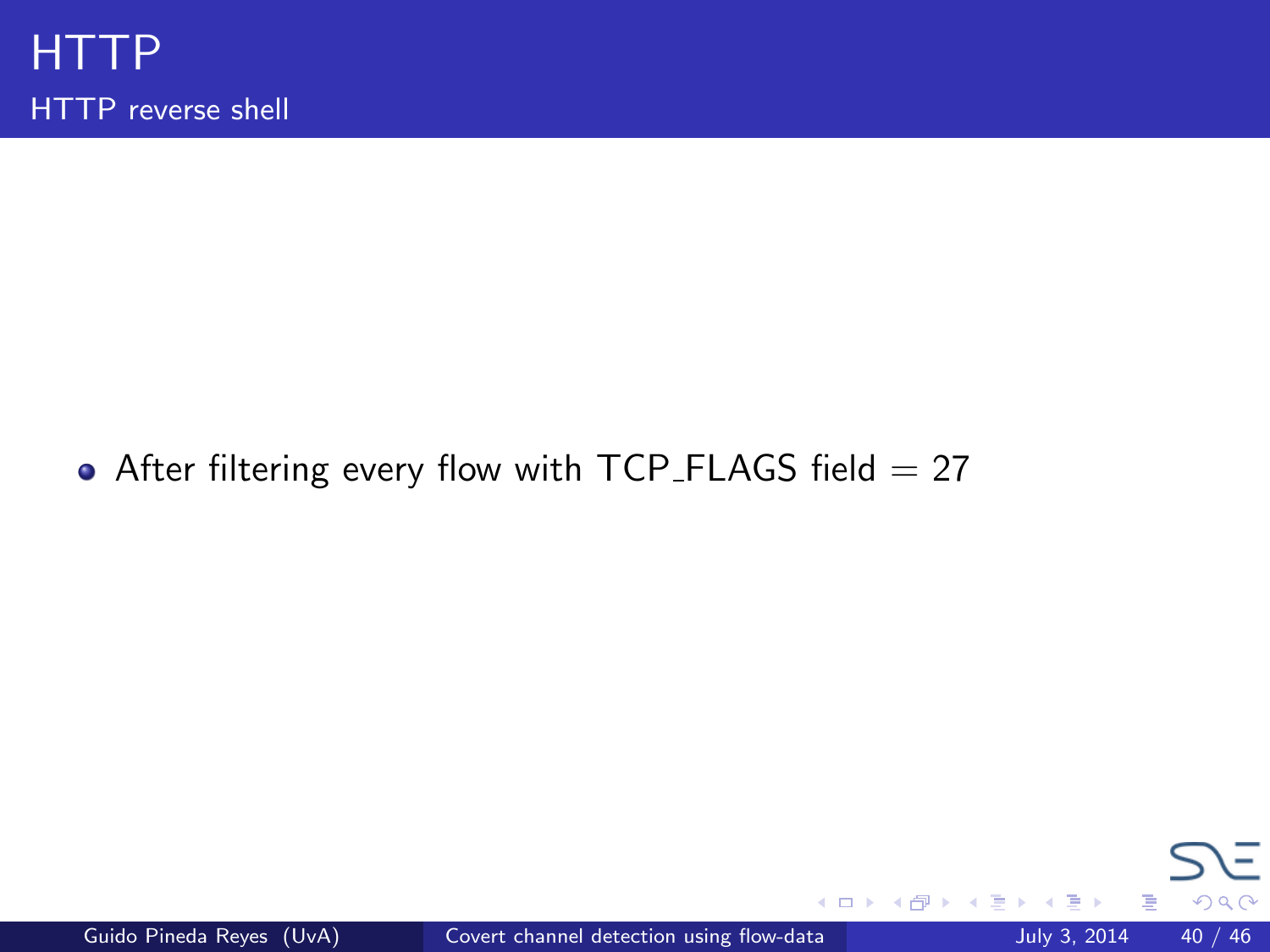

. p

活

 $299$ 

イロト イ部 トイモト イ毛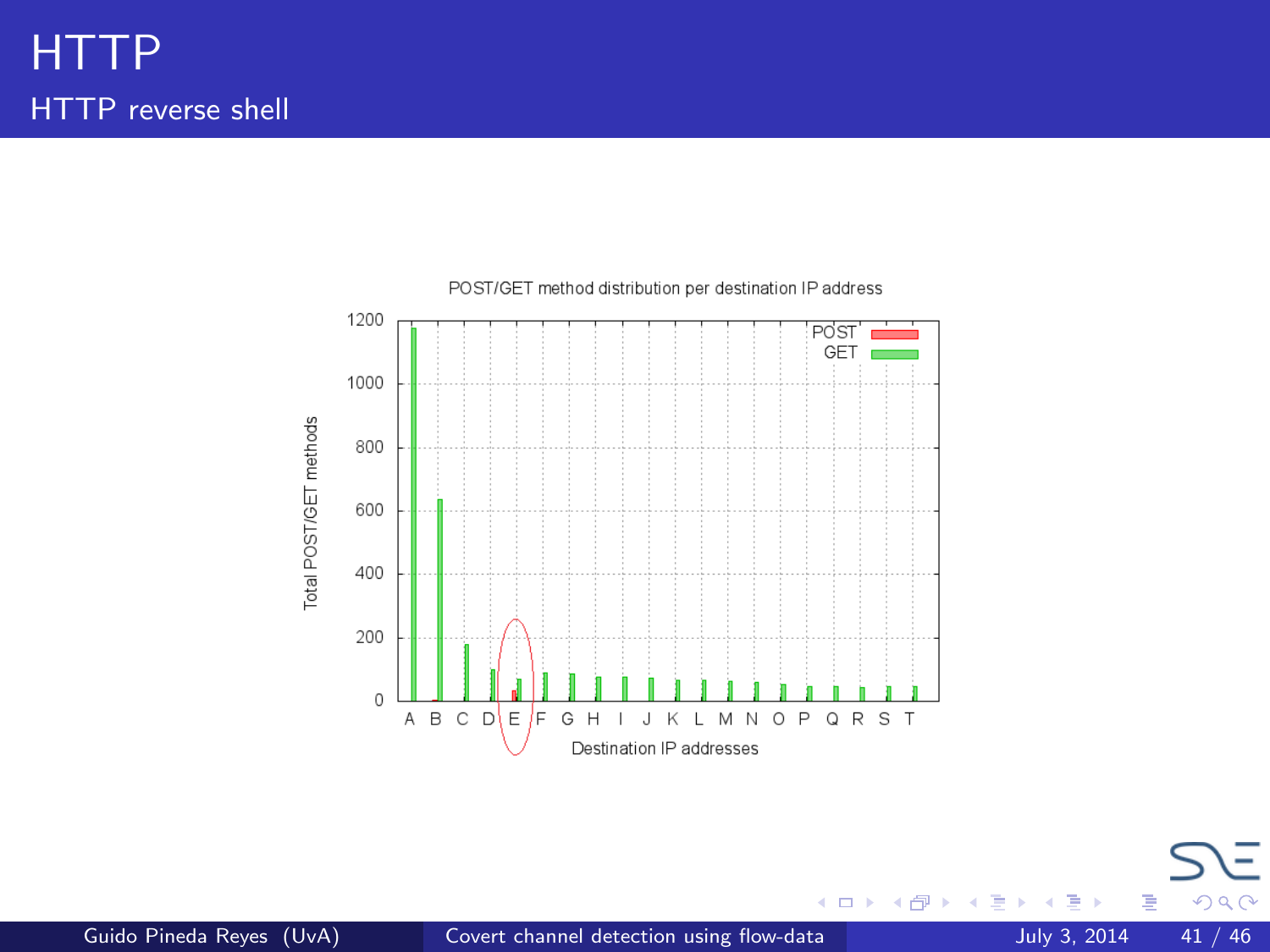

. p

活

メロメ メ都 メメ きょくき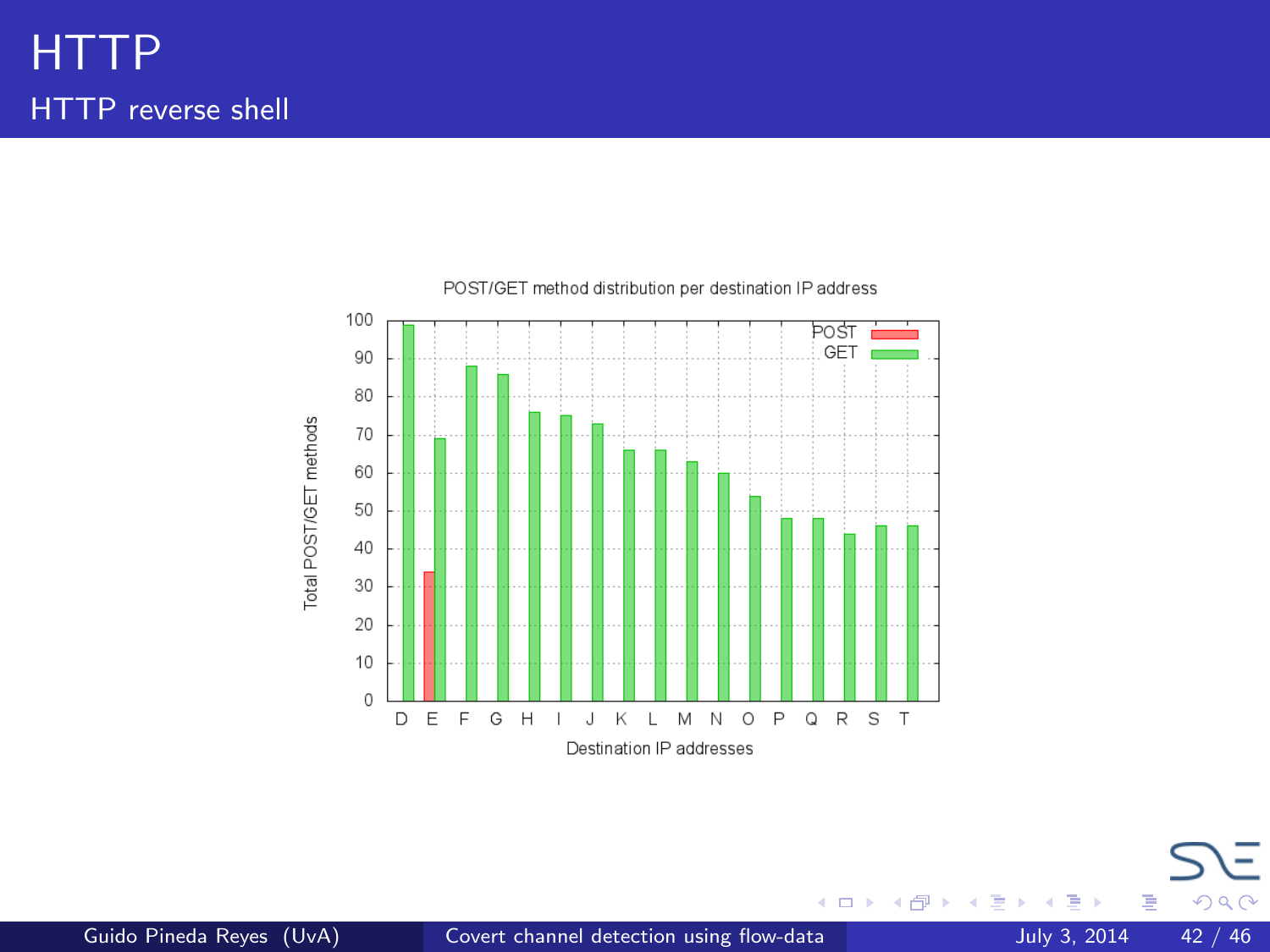- <span id="page-42-0"></span>• It is possible to detect the tested network-based covert channels by using flow data.
- By establishing a base line behaviour, it is possible to compare between regular and suspicious behavior.
- Even though, flow-data does not give an insight on the payload of a packet, is still a powerful tool for security analysis.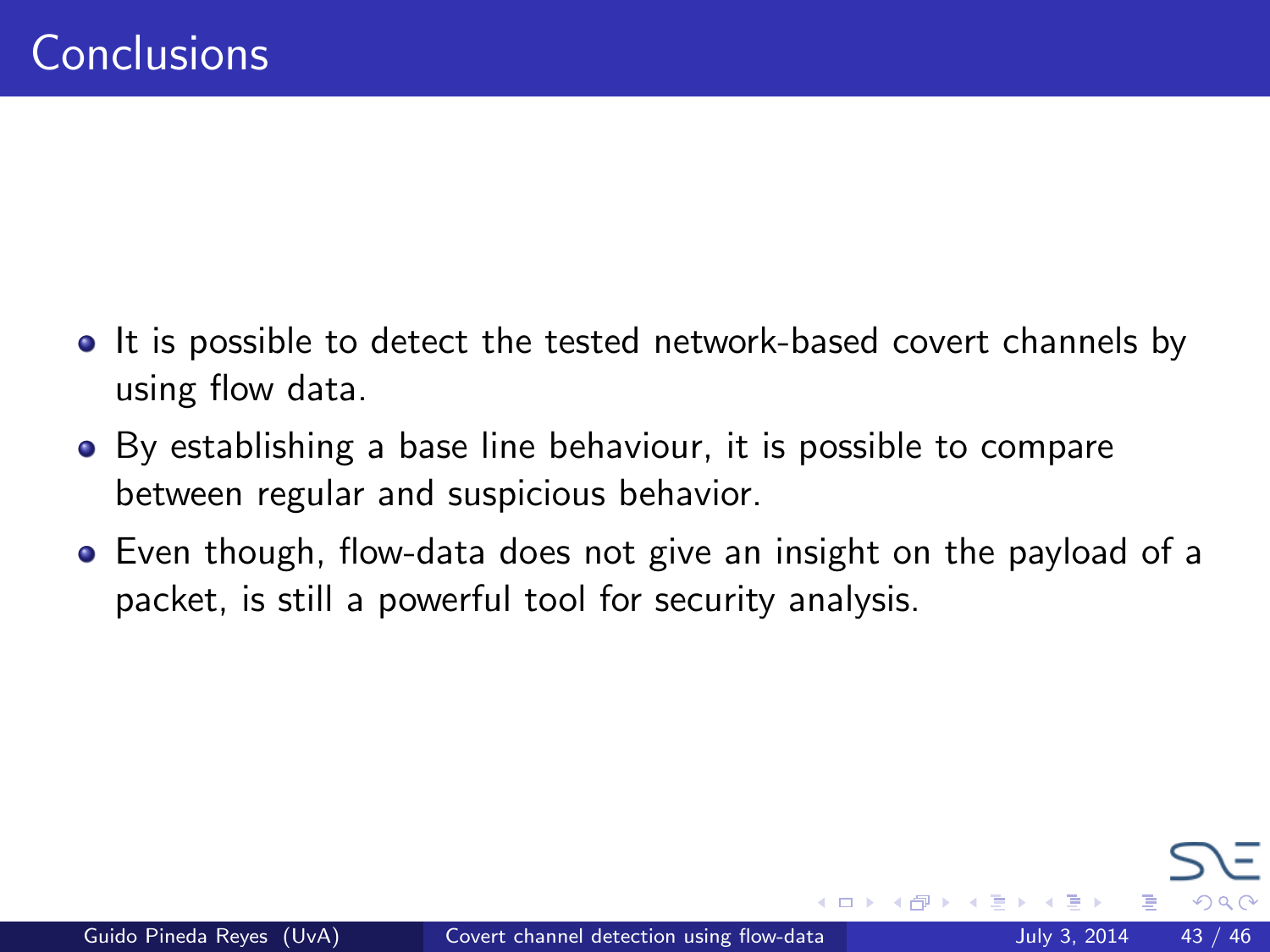- Implement the proposed algorithms as a script or programming language and with live flow-data
- **•** Test more tools for similar behaviour patterns
- Test other protocols
- Test a bigger data-set for possible false positives
- Compare results with other types of malicious traffic
- Investigate flow-data with network-based covert timing channels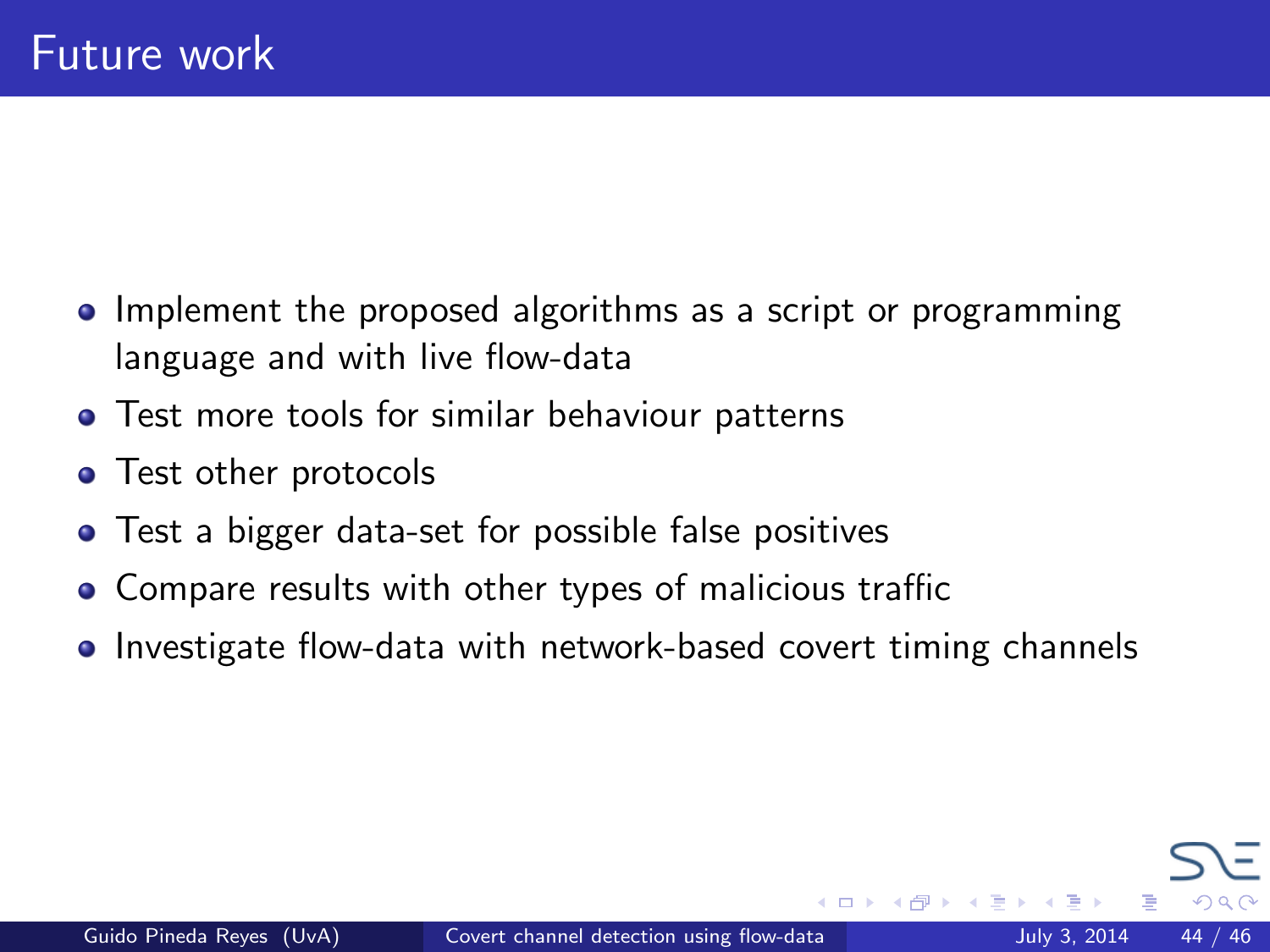# <span id="page-44-0"></span>Questions?



重

. p

イロト イ部 トイモト イ毛